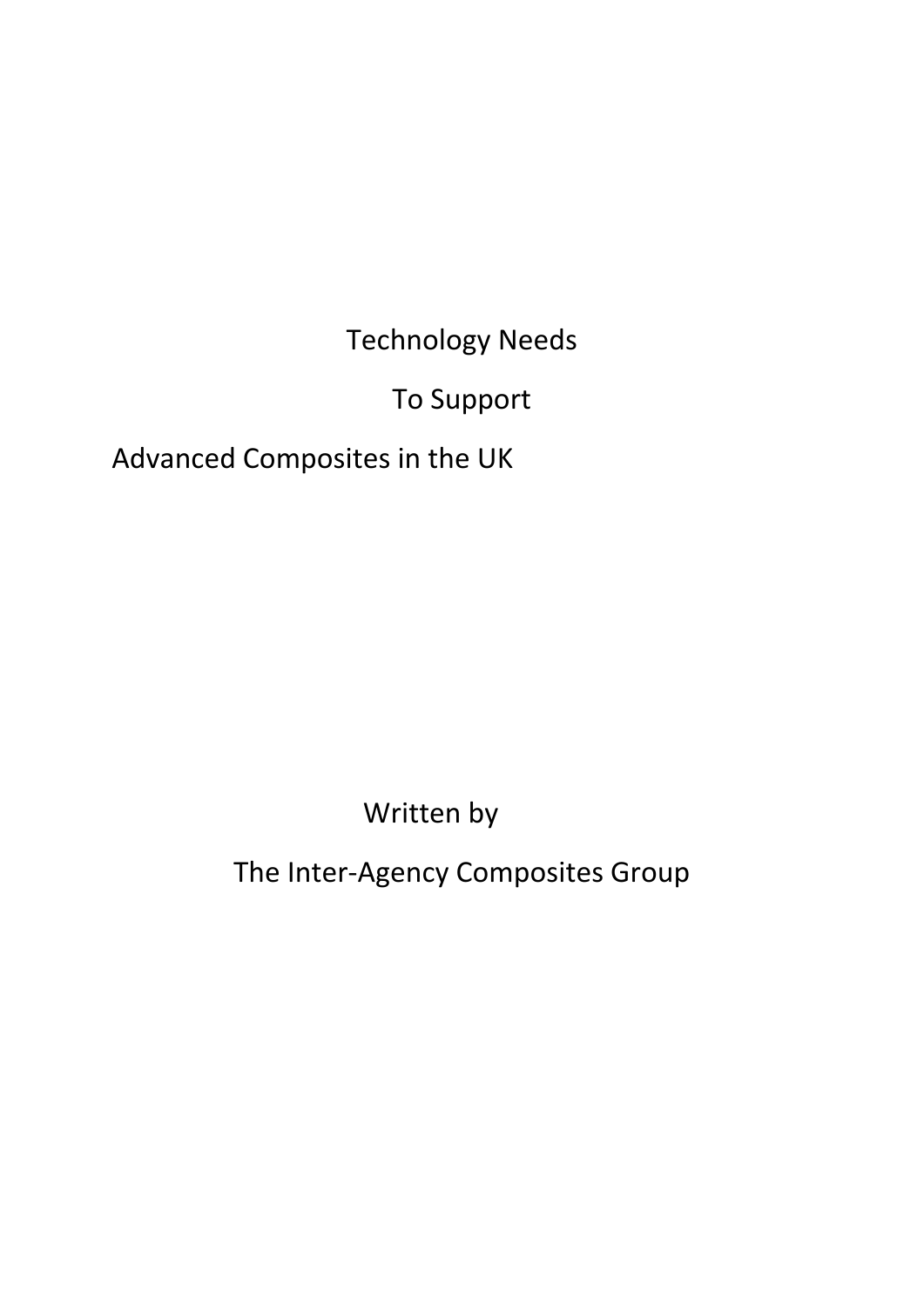# Executive Summary

Current and future technological advances have the potential to make a significant shift in the relative competitiveness of composite structures in a variety of industry sectors. The UK should aim to position itself so that is can deliver relevant technical advances that would provide a competitive advantage to UK industry.

The fundamental benefits of using composite materials in applications such as transport and moving machinery, where light-weighting improves performance and reduce carbon footprint, presents a convincing case. In other applications the case for composites is marginal. In civil aircraft wings composites would seem to have become the accepted way forward, with a few exceptions, but the adoption of composites for fuselage structures is dependent on size and production rate.

This report discusses some of the technologies that are currently seen as key to increased usage of composites in a variety of industry sectors. Key sectors within the UK were invited to present their technology needs as part of the process of identifying which technologies the UK should focus on and their requirements have been summarised in this report.

The study on which this report is based was led by the Inter-agency Composites Group (IACG), which is made up of representatives from different government departments and government-funded agencies working on composites. The group have been instrumental in developing the case for a strategy for the development of a much stronger and integrated UK Composites industry. The group have identified the challenges in each technology area, the opportunities to the UK if the technology is effectively developed and adopted. This report includes a series of recommended actions to address the technology gaps and barriers faced by the composites industry in the UK.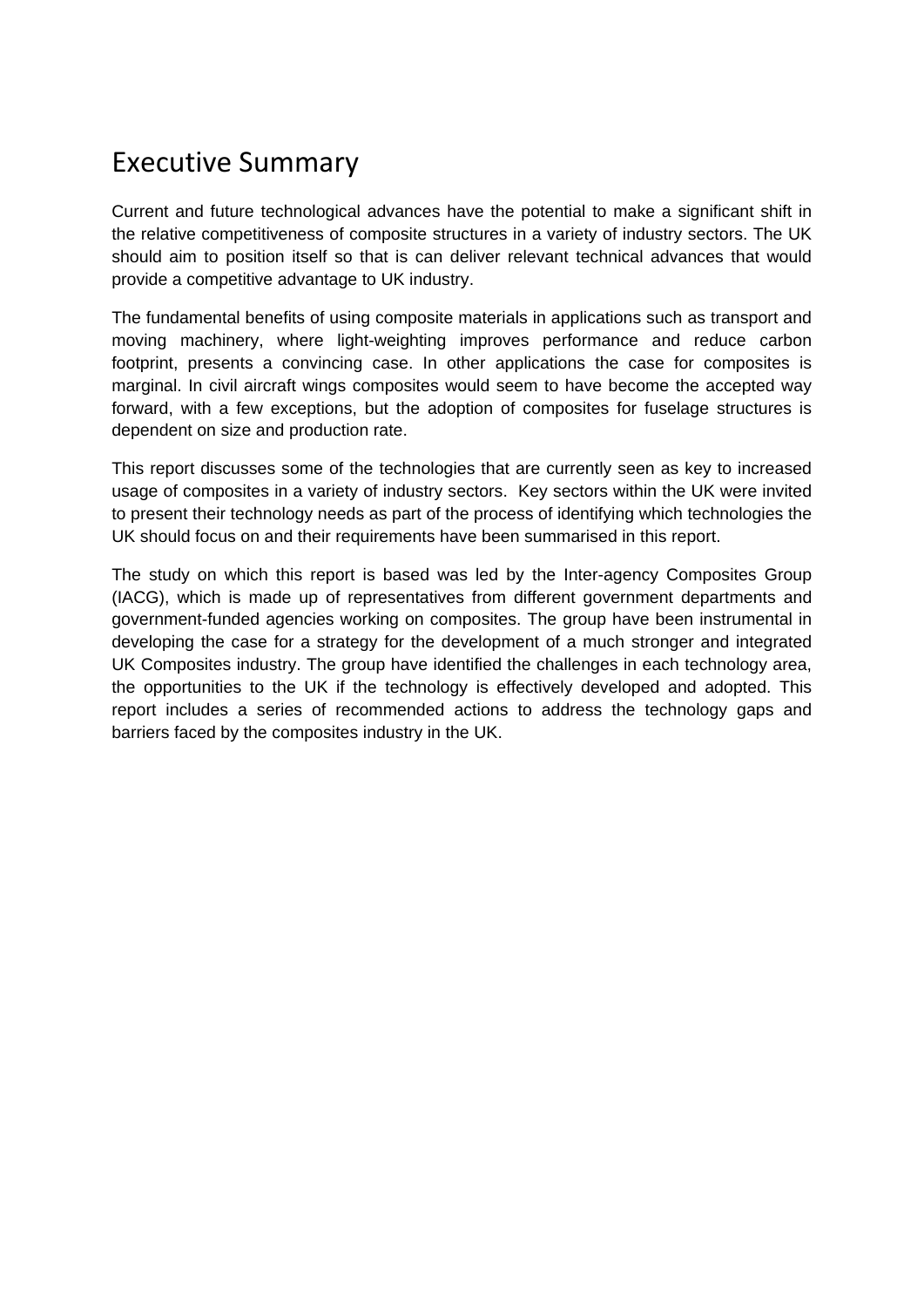# **Contents**

Executive Summary

- 1. Introduction
- 2. Identification of Sector Needs
- 3. Technology Developments
- 4. Recycling and Sustainability
- 5. Metrology Standards and Certification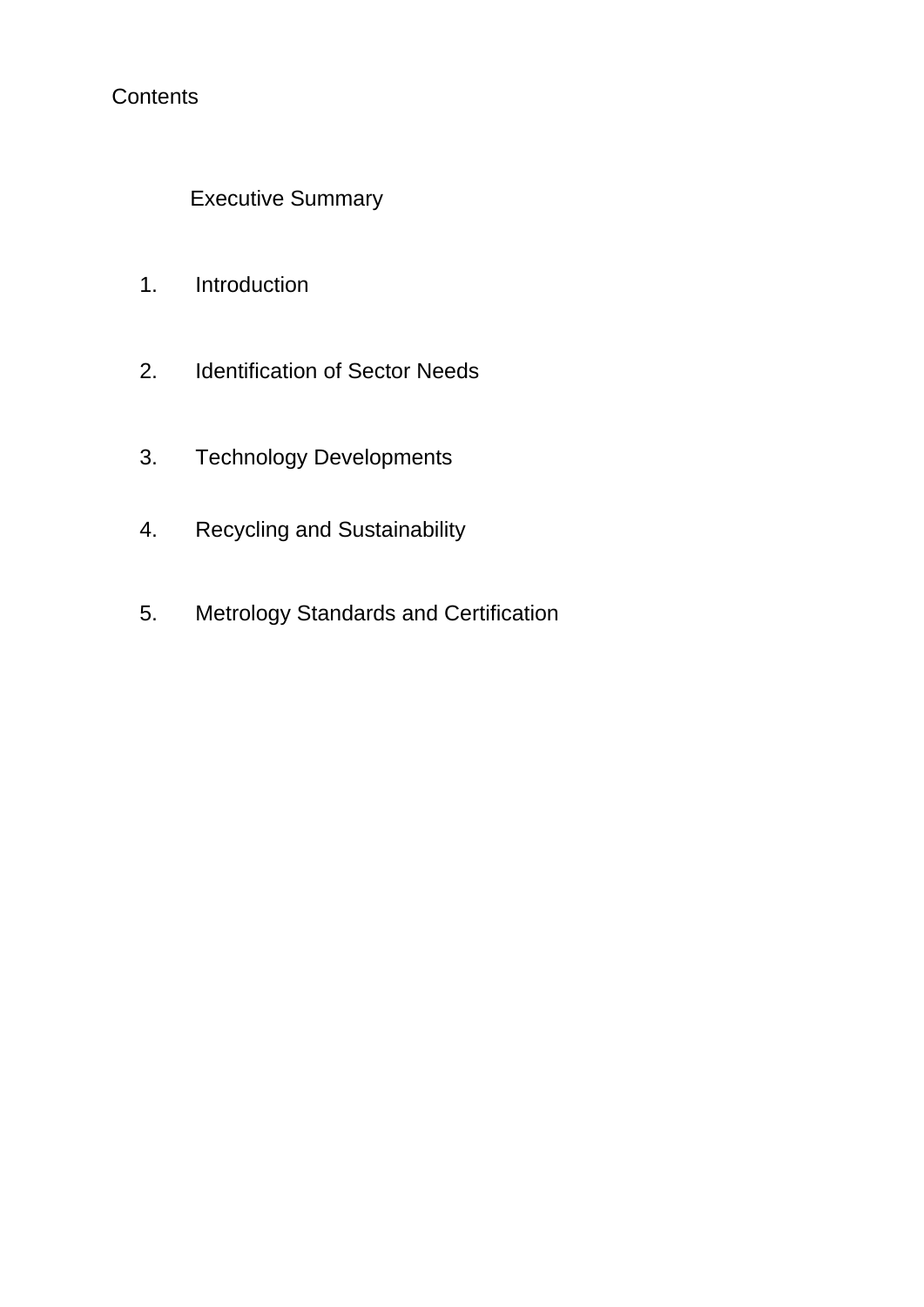# **1. Introduction**

The Inter-agency Composites Group is made up of representatives from different Government Departments and funded agencies with key activities in advanced composites. The group has been instrumental in developing the case for a strategy for the development of a much stronger and integrated UK Composites industry. It is the group's view that technological advances have the potential to make a significant shift in the relative competitiveness of composite structures in a variety of industry sectors and the UK should aim to position itself so that is can deliver relevant technical advances that could provide a competitive advantage to UK industry

The fundamental benefits of using composite materials in applications such as transport and moving machinery, where light-weighting can improve performance and reduce carbon footprint, presents a convincing case. However, the business justification for adopting these materials is based on many additional factors. From an economic perspective this will include an overall cost benefit analysis that takes into consideration the final cost of manufacture of an item, the ability to manufacture the items at the required rate, quality issues, and customer acceptance. From an environmental perspective a total life-cycleanalysis is required that considers factors such as the inherent energy content of the materials in final product form, durability, sustainability and recyclability, along with the environmental cost of ownership of the product.

In many situations the desirability of adopting a composite solution to manufacture a part is perceived as accepted. Military aircraft structures are almost exclusively produced from carbon fibre composites, while small to medium marine craft and all wind turbine blades are produced from glass or glass/carbon hybrid composites. In many other applications the case for composites needs to be examined carefully. Civil aircraft wings would seem to have become the accepted way forward, with a few exceptions, but the adoption of composites for fuselage structures is dependent on size and production rate.

The following sections discuss some of the technologies that are currently seen as key to increased usage of composites in a variety of industry sectors.

# **2. Identification of Sector Needs**

Key sectors within the UK were invited to present their technology needs as part of the process of identifying which technologies the UK should focus on. There were a number of common requirements across sectors and a number that were unique to the respective sector. This section provides a summary of the requirements by sector.

#### **2.1 Automotive**

The automotive industry is an important part of the UK economy. There are more than forty companies manufacturing vehicles in the UK – ranging from global volume car, van, truck and bus builders, to specialist niche makers with 1.6m cars and commercial vehicles produced each year, and 3.0m engines. The industry as a whole has a £51 billion turnover,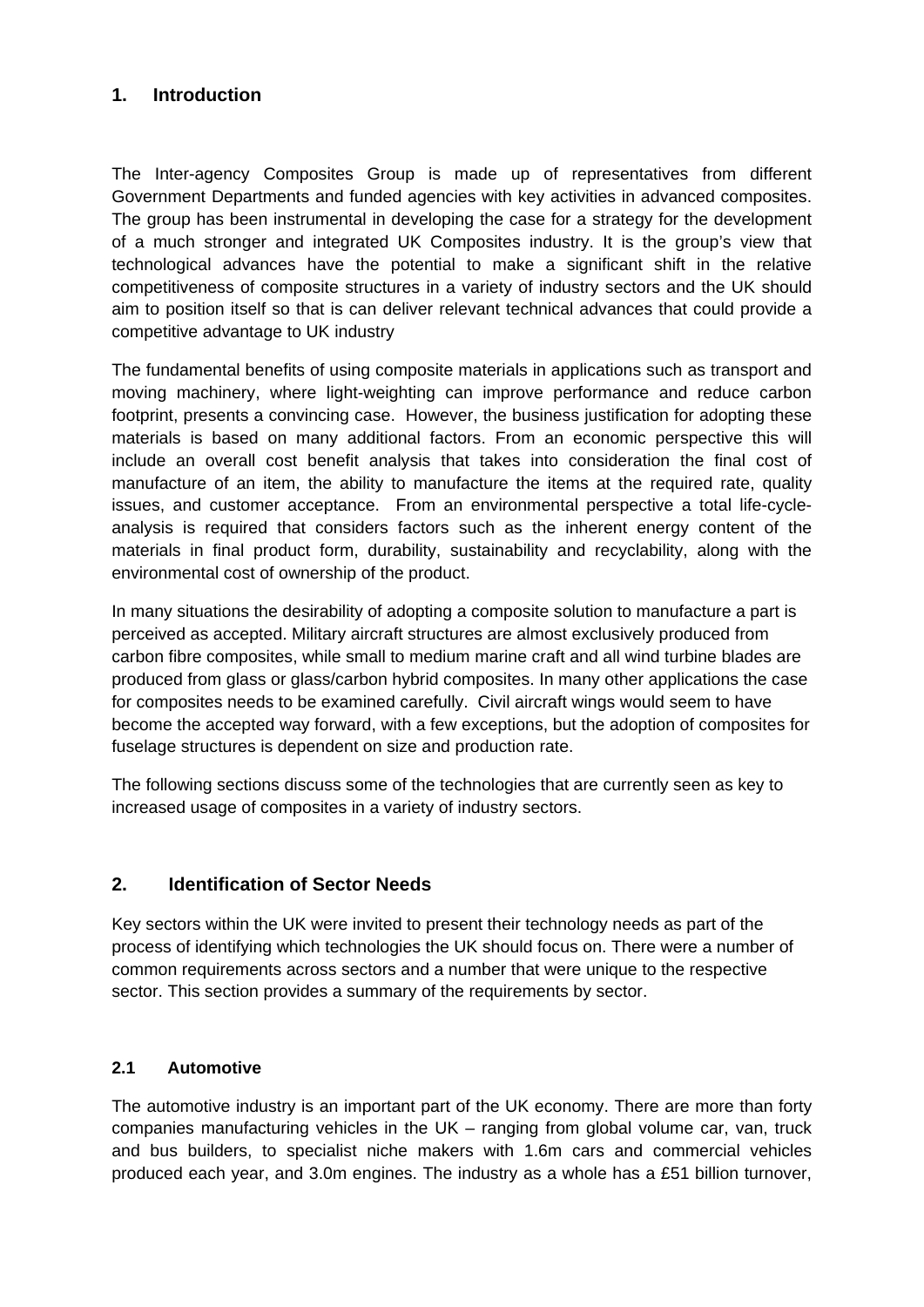contributes £10.3 billion value added to the UK economy and creates more than 800,000 jobs.

Glass fibre composites are currently used for body panels, bumper beams, grill openings, and injection moulded compounds are used to produce front-end structures, and under bonnet components. To date carbon fibre composites are used in only a few consumer vehicles, mainly used in Formula 1 and other high performance sports cars. However, Composites have great potential to be a key contributor to weight and CO2 emission reduction in all types of vehicles, including buses and trucks.

#### *Challenges:*

The UK automotive industry has limited capacity for the manufacture of GFRP but is a major user of CFRP for niche vehicle production. Further development of both of these types of composites is limited by a number of factors, including:

- **Capacity** the niche industry is currently limited to low volume manufacture with high labour content. New cost effective, automated rapid manufacturing processes are required to preserve the UK's market leading status in this sector and to provide the potential for an increase in the volume of production. The medium to high volume sector is limited to low volume builds for body parts, less than 25,000 units per annum for GFRP (even lower for CFRP) as over this figure metal stamping becomes more cost effective. This limit could be raised by reduction in cost of the composite material used and/or the cost of production of the components. While this sector would benefit from the introduction of rapid, automated production, for the foreseeable future high material costs are likely to remain an obstacle for further growth.
- *Sustainability* End of life vehicle regulations mean that an increase in the use of composite components in cars can only be achieved if a cost-effective recycling strategy is developed for these components.

Technologies for recovering carbon fibre from post consumer scrap from all industrial sectors are showing promise. A strategy for incorporating this recovered material into the automotive supply chain as a possible low cost source of fibre could deliver the material cost reduction required to facilitate economic high volume production.

# **2.2 Renewable Energy**

Composite materials have the potential to add benefit in a multitude of applications related to the renewable energy sector including fuel cells, storage cylinders for compressed natural gas, wind turbine blades and tidal power structures. The wind energy market, particularly offshore, offers the most immediate growth opportunities and should be one of the areas of focus for a national strategy.

Offshore wind is a rapidly growing sector across Northern Europe and will play an important part in meeting Britain's renewable energy and carbon emission reduction targets as well as improving energy security by 2020 and beyond. It has the potential to employ a further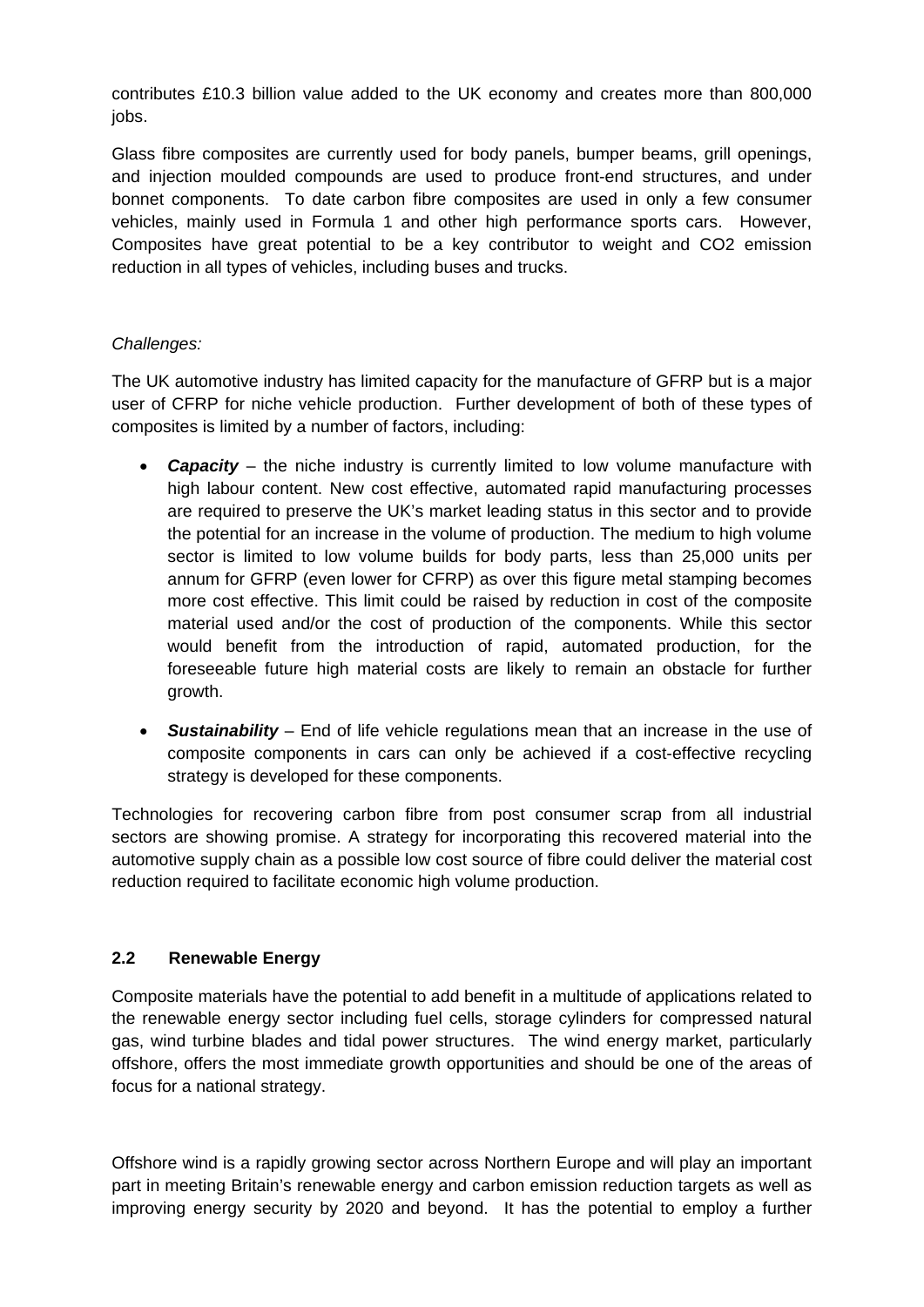40,000-70,000 workers by 2020, bringing annual economic benefits and investment to the UK of £6-8 billion. Turbine blades are expensive and can amount to as much as 20-25% of the total cost of manufacture and installation of a wind turbine. It is estimated that the value of the UK wind turbine blade market alone will be worth above £5 billion by 2020. The UK is the largest single market for offshore wind globally.

To produce higher power machines, the offshore wind industry is increasingly looking to design and manufacture turbines with larger blades. However, the increase in size and weight requires the use of stiffer materials to prevent the blade bending and hitting the tower. This means that manufacture of larger blades necessitates changes in both materials and manufacturing technology. Current thinking is that as offshore blade size increases, the industry will move from the use of glass fibre composites to the use of stiffer carbon fibre composites.

#### *Challenges:*

However the UK offshore wind industry is experiencing the following issues in adopting more composites in its manufacturing processes:

- *Capacity and capability cost:* the industry needs to reduce the cost of production of large scale composite structures through use of lower cost material forms and automation. This will require a step change in technology in excess of that required by the aerospace industry
- • *Capability*  **quality**: further automation is required to increase manufacturing quality. This will improve reliability which will reduce the cost of maintenance, repair and overhaul of large turbine structures that is currently a huge expense.
- *Capacity and capability skills:* a need to train staff to help them make the transition from labour intensive production towards automated production.
- *Capacity – materials:* the supply of carbon fibre is a constant issue. As the amount used by the wind industry increases, existing manufacturers are looking to expand their manufacturing capability – Composites Technology estimated that by 2017 the wind energy industry could require 60,000 tonnes of carbon fibre per year, which is currently double the global production.
- **Sustainability -** although it may not be of immediate concern, the volume of blades that will be produced for the offshore sector in the UK means that recycling of composite structures and manufacturing waste is an area that will become of interest to turbine manufacturers.

#### **2.3 Construction**

The construction industry in the UK accounts for around 8% of GDP with an annual turnover of £100 billion. It is five times the size of the aerospace industry and three times the size of the automotive industry. Within the industry 26,400 tonnes of composite materials are used and is forecast to grow by 3.6% per annum. This is lower than growth in the EU (6%), US (5%) and Asia almost 9%.

As well as environmental benefits, such as improved insulation, other advantages of the use of composite materials include fast, simple and low cost installation, durability and high load carrying capability. Composite materials also allow design flexibility, provide ability to; tailor structural properties, mould complex forms and incorporate special surface finishes. The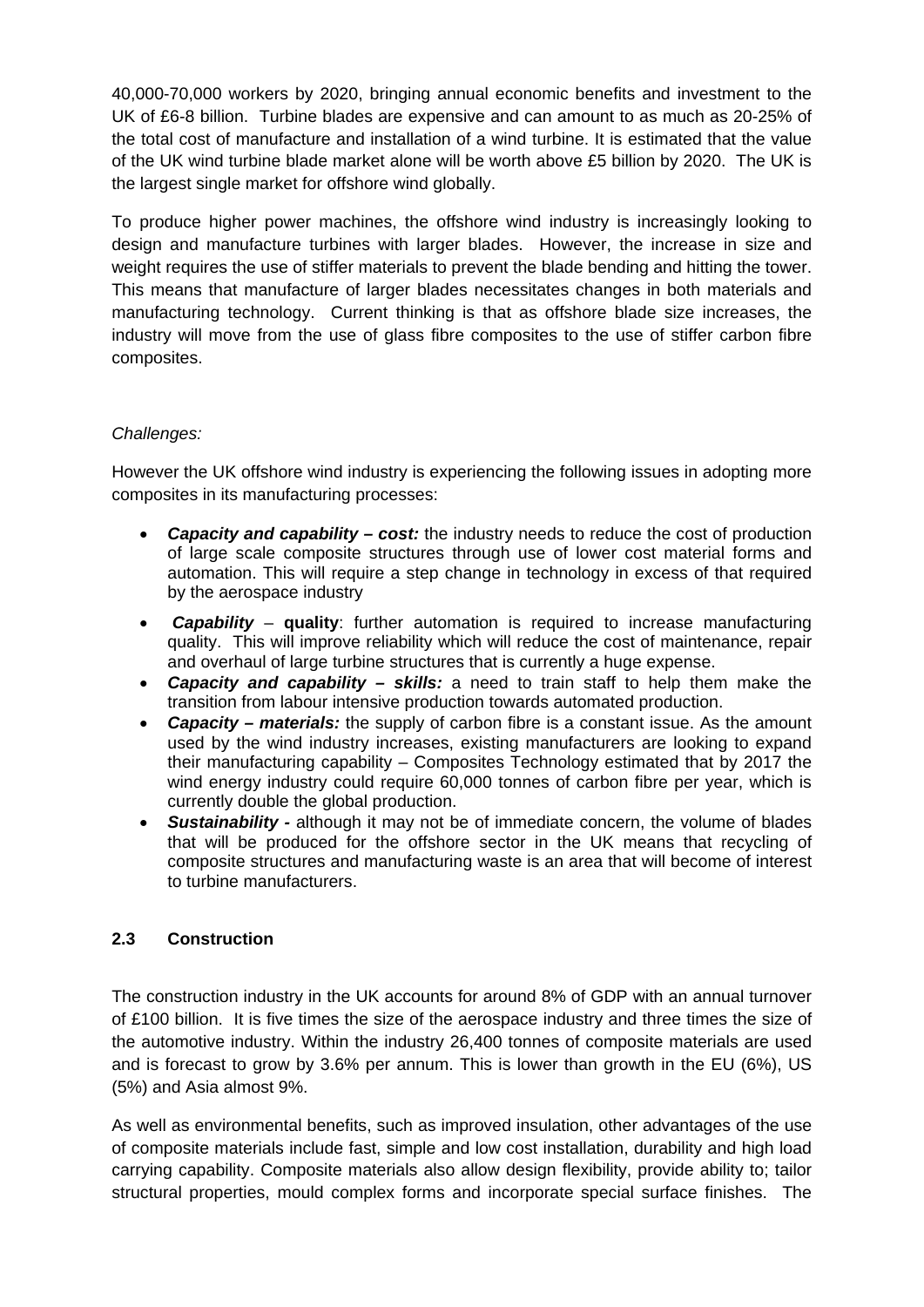reduced weight of composites structures in comparison to other engineering materials makes them suitable for offsite fabrication, which will reduce the overall environmental impact of a building or construction site.

Current applications of composite materials range from structural to non-structural, from new dwellings to bridges, towers, office blocks, railway and airport infrastructure and general urban furniture. The strengths in the UK are insulating structures, bridge, structural and tunnel repair. Major asset owners such as Network Rail, The Highways Agency and London Underground are investing in composites and have several projects completed. The overall majority of composites used in construction application are based on glass fibre, however there is increasing interest in the use of carbon fibre composites, particularly in structural applications such as bridges.

# *Challenges:*

The construction industry faces the following issues in composites:

- *Capability spill-over* one of the main barriers to the increased use of composites in the UK construction industry is a lack of knowledge and understanding of the materials and the composites supply chain. This has led to a lack of standards/design codes, designers and engineers not specifying composites, misperceptions about the durability and fire performance of composites and a lack of engineers with composites knowledge and experience in the industry. Without this knowledge, which is more readily available in other sectors such as aerospace, the potential increase in the use of composites in this sector owing to environmental benefits may stall. A further complication in the construction industry is the logistical issue associated with secure material supply in the volumes required. The lack of SIC codes associated with composite materials makes statistical data for this sector difficult to generate.
- *Leadership co-ordinated voice for industry -* a closer relationship between the composites community and the construction sector is needed in order to increase the exploitation of the potential benefits afforded by composites.
- *Capacity rapid manufacture* improved relationships could be assisted by demonstrator projects of composites being used in a high volume construction application.

#### **2.4 Aerospace**

The UK has the second largest aerospace industry in the world in terms of employment and turnover, and is one of only six countries involved in the design, manufacture and marketing of the full range of aircraft products. There has been a comparatively recent and sudden rise in the use of composite materials in the aerospace industry.

The chart below illustrates the clear step change in the usage of composites in civil aircraft, which are shown in black, from 1995.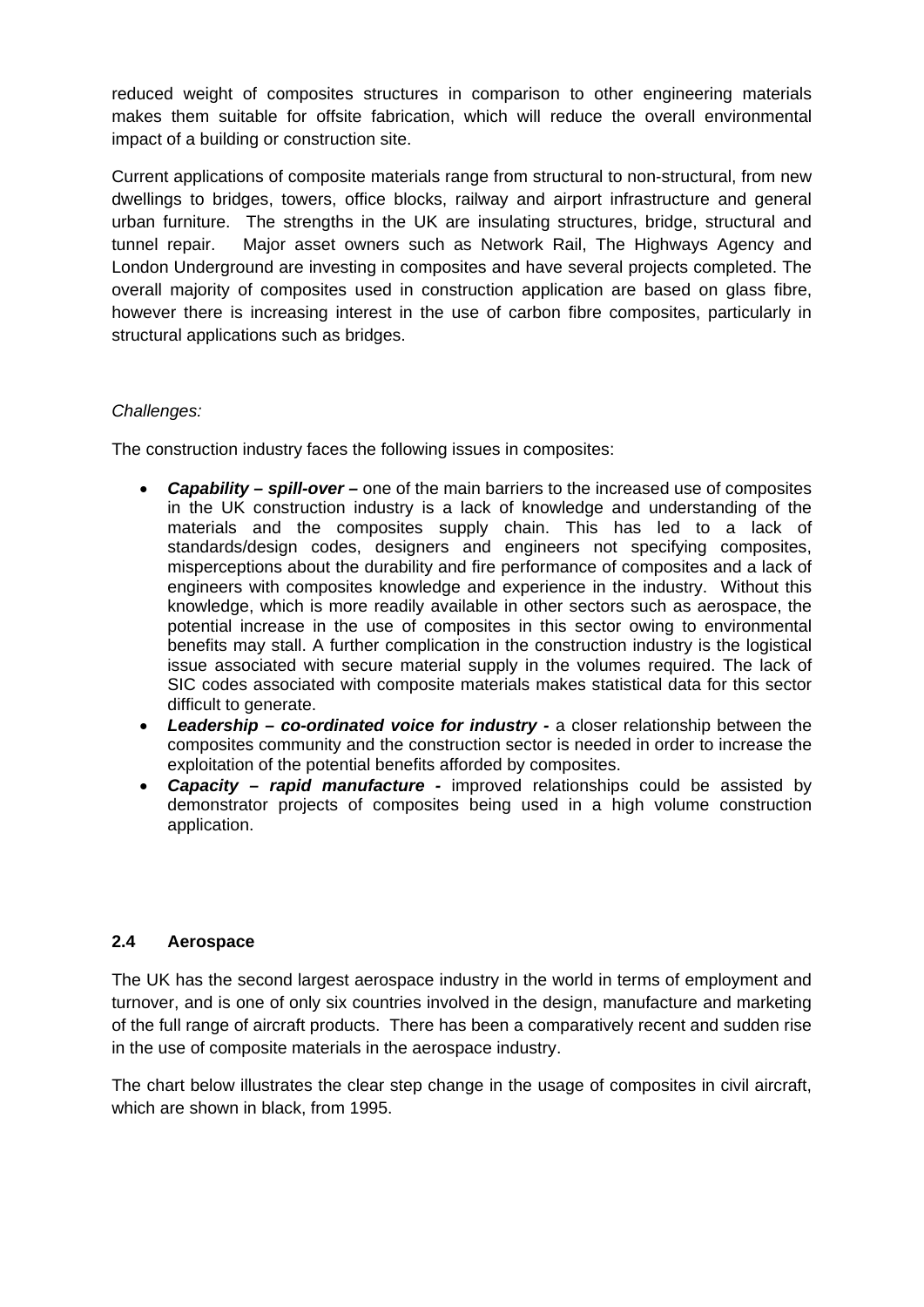

# Aircraft Composite Content (% of structural weight)

Source: Teal Group, Boeing, Airbus, Composite Market Reports

The high strength-to-weight ratio, excellent fatigue endurance, corrosion resistance and greater design freedom provided by composite materials means that aircraft can be designed that are lighter and more aerodynamically efficient, and therefore burn less fuel, and require less maintenance. These are significant benefits for the aerospace industry, where the cost of aviation fuel and the demands set by domestic and international emissions targets are increasing pressures.

The UK, which has overall responsibility for the wings for all Airbus planes, has had a direct impact on the move towards greater usage of composite material in aircraft. The huge amount of composite R&D work undertaken at the NCN Centre at Filton has had a direct impact on the high proportion of composite material in the A380, especially the predominantly composite wing box.

#### *Challenges:*

However the UK aerospace industry faces a number of challenges in further exploiting the potential of composites, including:

- *Capacity automation* -. The UK needs to introduce automated manufacturing techniques that will allow the cost effective manufacture of large, composite structures to meet the increased production requirements of future aircraft programmes.
- *Capability material supply* –Supply of carbon fibre is a key component in the UK aerospace supply chain. While supply of carbon fibre is not currently an issue, this may change as demand for the material increases in all sectors. This should be closely monitored such that there are readily available sources of supply to deliver the strategic objectives of the nation.
- *Capability skills* A strategy needs to be put in place that addresses current skills shortages at shop floor level (practical skills) and at a professional level (e.g. design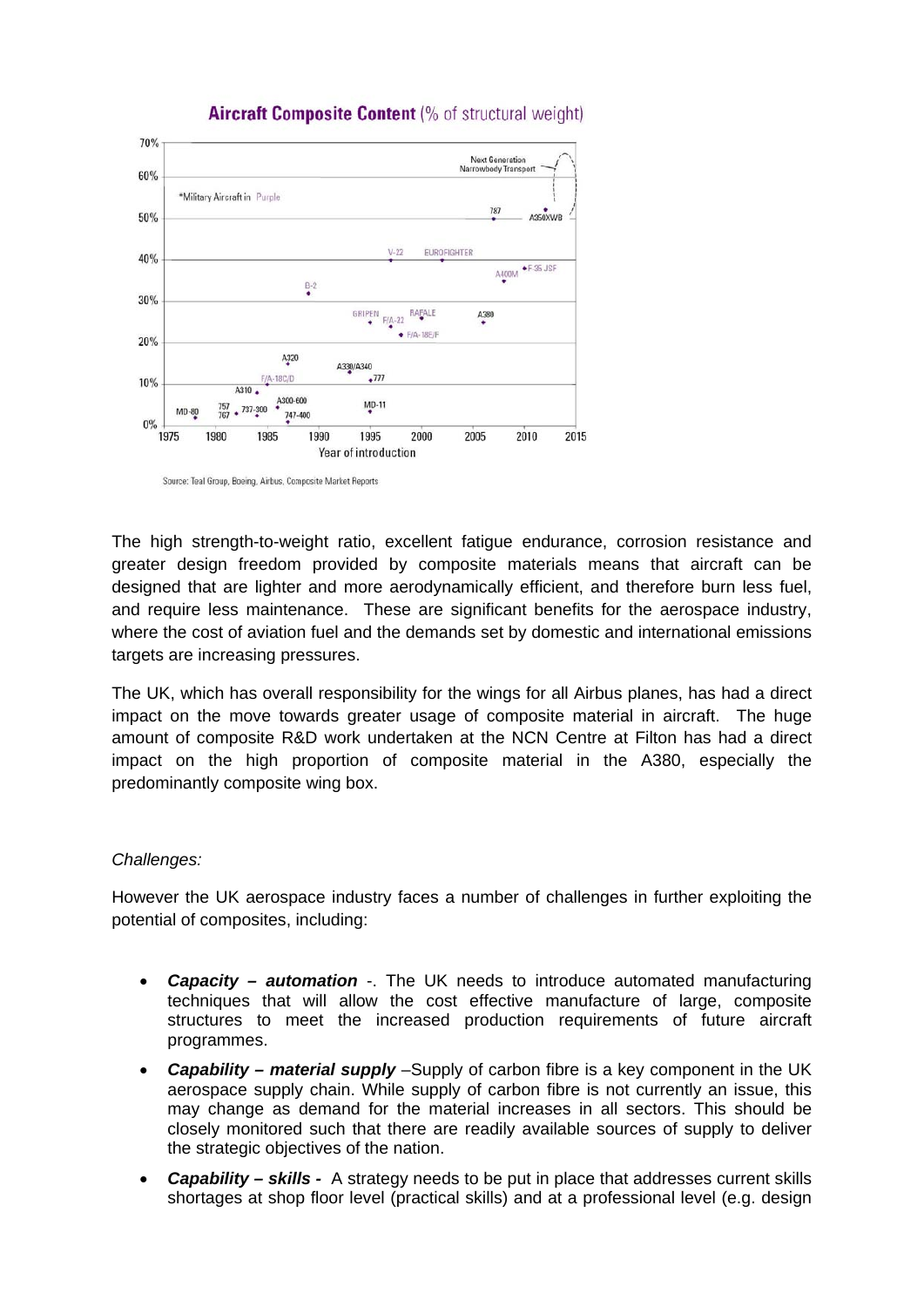engineering). However the skills strategy also needs to encompass future skills requirements, taking into account the future technology trends within the UK aerospace composites sector.

• *Sustainability – recycling -* While the recycling of composites in the aerospace industry is not yet being driven by legislation, as in the automotive industry, the industry is aware of the need to provide recycling solutions in the long term. This could provide an opportunity for UK industry to develop existing capability ahead of other international competition thereby capitalising on our existing technology lead.

# **2.5 Marine**

The UK marine sector has many SMEs that occupy niche market positions. It also has world-leading UK manufacturers with a significant international presence. The UK leisure marine industry achieved revenues of £2.95 billion in 2007, which amounted to a growth of approximately 6% over the previous year. Of this amount, exports comprised £1.05 billion (=35.1% of turnover)*[BIS Marine website].* . Exports from the UK marine sector contribute greatly to the UK's overall exports.

There is already significant usage of composites in the marine industry. Composites are extensively used in recreational and utility craft (military and civil) and lifeboats. This includes the low end of composites technology, and higher end technology such as that used in the Sunseeker luxury motor yacht and the Mirabella luxury sailing yachts.

It is this higher end technology area of composites that has the potential to help sustain the UK competitive position through helping new products to be produced as quickly as possible, and through allowing the development of increasingly high-tech/high value products that can differentiate themselves in the marketplace.

#### *Challenges:*

There is increased competition from new entrants to the market, such as Turkey, where significant investment in technology threatens to overtake the UK. This can be addressed by:

- *Capability and capacity sector spill-over:* the UK has significant expertise in composites in other industry sectors, which can be transferred into the marine sector. This will help the sector to be more innovative and experimental with new materials and processes, making greater use of composites to produce cost effective, higher value products.
- *Capability –* **skills:** this needs to be developed to follow the technology requirements of the industry.

#### **2.6 Oil and Gas**

Since the discovery of the North Sea oil and gas reserves in the 1960s, the UK has become one of the technology leaders in the exploration and production of oil and gas. This has brought international companies to the UK and has allowed UK experience to be exported globally. The UK offshore oil and gas industry contributes about £23 billion or 2.5% of the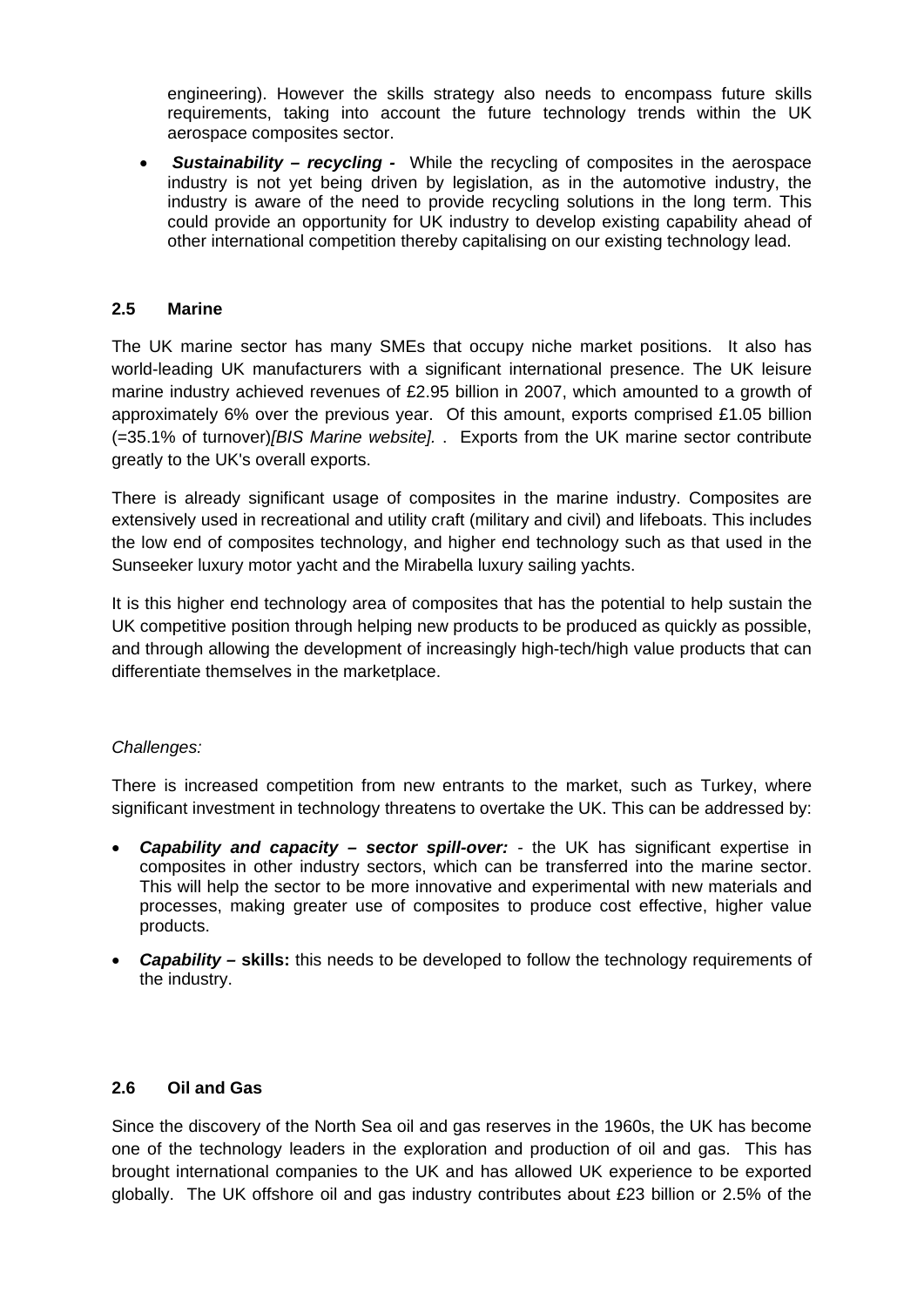UK's GDP (UKTI 2005). The industry employs 185,000 people directly in exploration, production and supply chain operations, with another 75,000 jobs supported indirectly.

The UK industry has grown from the time of the first gas discoveries in the North Sea to the current deepwater hydrocarbon reservoirs west of Shetland and is placed to strengthen the inclusion of composite materials within this supply chain. Future use of composites will include increasing use for steel rehabilitation, thermoplastic tubulars, composites risers and plugs and inserts. However, the oil and gas sector faces some key challenges in the exploiting the potential of composites.

#### *Challenges:*

These include:

- *Capability research and skills* increased experience and understanding of the effects of corrosive, high temperature and high pressured environment are required in order to allow composites to be specified in significantly more oil and gas applications.
- *Capability research and standards* the industry has historically used steel and there is a lack of relevant performance information, reference values or standards for composites to facilitate design and simulation.
- *Capability skills* there is a lack of engineering designers skilled in composites to apply the predictive modelling techniques used in the sector.
- • *Capability raised awareness:* there is a reluctance to try out new technology in this sector, delaying or even preventing the adoption of new materials and processes.

# **3. Technology Developments**

#### **3.1 Automated Rapid Manufacturing Technologies.**

One of the key technological advances required in a range of industrial sectors is the ability to lay down composite materials at high speed in order to achieve acceptable production rates. The aerospace industry has identified deposition rates of 200kg/hour to be a desirable target rate (for prepregs) in order to meet the anticipated production rates of new generation short haul commercial craft. The wind industry has set even more ambitious goals of closer to 2000 kg/hour.

These two industries require large qualities of materials to be assembled into a relatively small number of final product forms and are being driven by the enormous market potential that exists for companies in these sectors. The solutions currently being explored include:

- **Tow or Fibre Placement** used to produce complex shapes where thin bundles of fibres are accurately placed onto a tool.
- **Tape Lay** produces flat shapes through placement of wide pre-preg tape accurately onto a tool. The lay-up (stack of tape) can be subsequently formed to a 3D shape.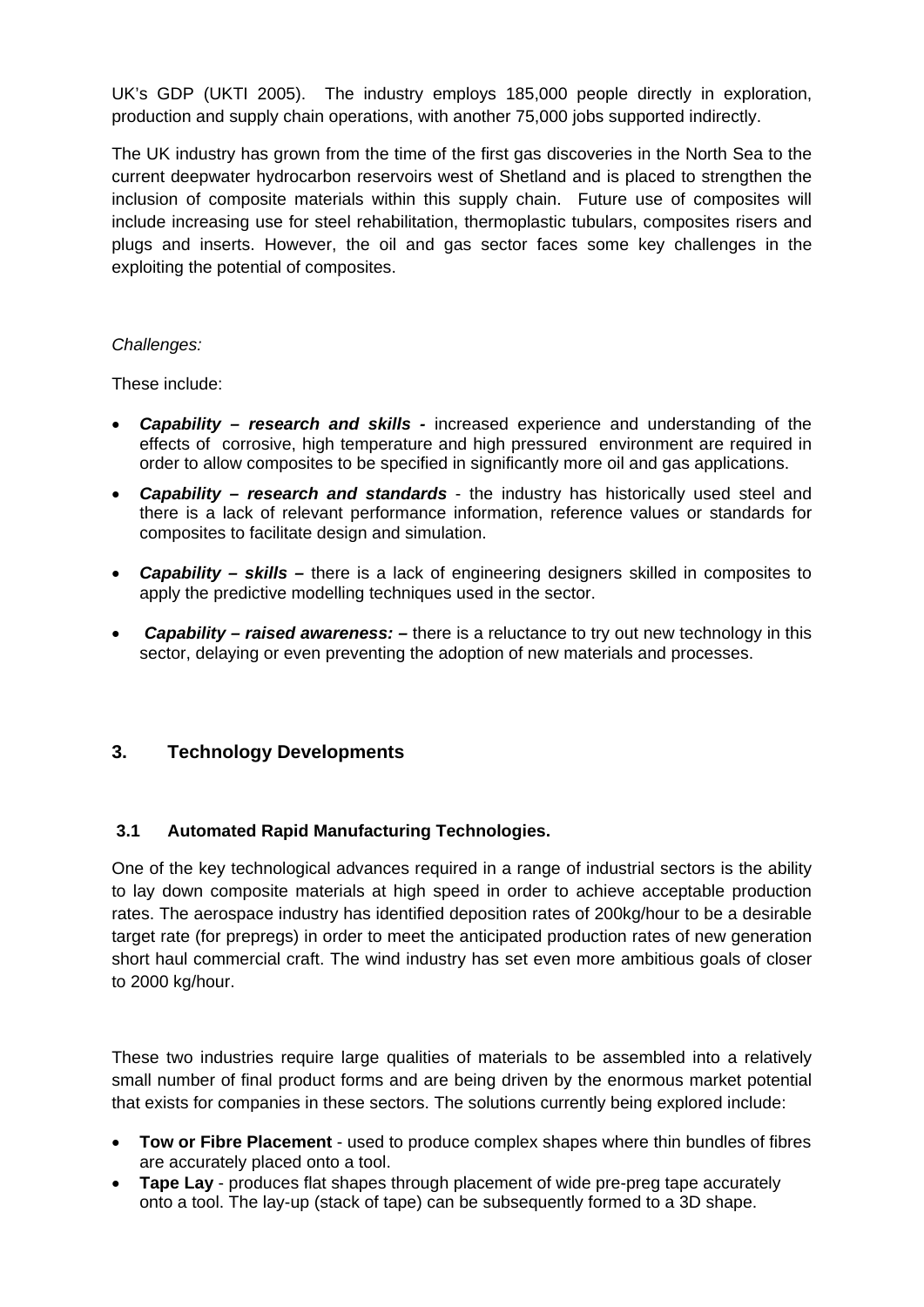Companies in these sectors that have an interest in, or are currently already pursuing research in this area in the UK include; GKN, Bombardier, BAE Systems, GE Aviation, Gamesa and Vestas. Other industries such as automotive, marine, oil and gas would also benefit from the use of automation but may require different processes to produce smaller parts at much higher rates. For example, it is anticipated that for high volume automotive manufacture, component parts made from thermoplastics and a different production technology (e.g. stamping) may be necessary.

There are four UK organisations where automation for composite component manufacture is being used.

- The NCN Centre at Sheffield the AMRC/Boeing Composites Centre has an Automated Dynamics fibre placement machine suitable for lab oratory scale trials. It can work with thermoset and thermoplastic materials and is for lab oratory scale tow placement.
- BAE Systems at Samlesbury, where Industrial Fibre Placement machine is used for manufacture of the Typoon Eurofighter. This machine is also used to manufacture ducts for unmanned vehicles.
- The NCN Centre at GKN where industrial tape lay takes place using a MTorres system. This is used for laying wing spars and once laid, a double diaphragm forming technique is used to shape the flat lay up into a spar. The GKN Filton site has adopted this technology for producing A350 wing spars.





Automated Dynamics fibre placement machine at AMRC with Boeing Composites Centre (courtesy of AMRC with Boeing Composites Centre)

There are currently four machine suppliers in the world , namely: MTorres (Spain), MAG Cincinnatti (US), Ingersoll (US) and Automated Dynamics (US). Involvement of at least one of these companies will be critical to the UK being able to successfully adopt automation in the composites industry.

#### *Challenge/Opportunity*

No country has as yet developed a capability to meet the industrial challenge of automated manufacture of composite parts at the size, quality and rates required. As such the UK could gain advantage by: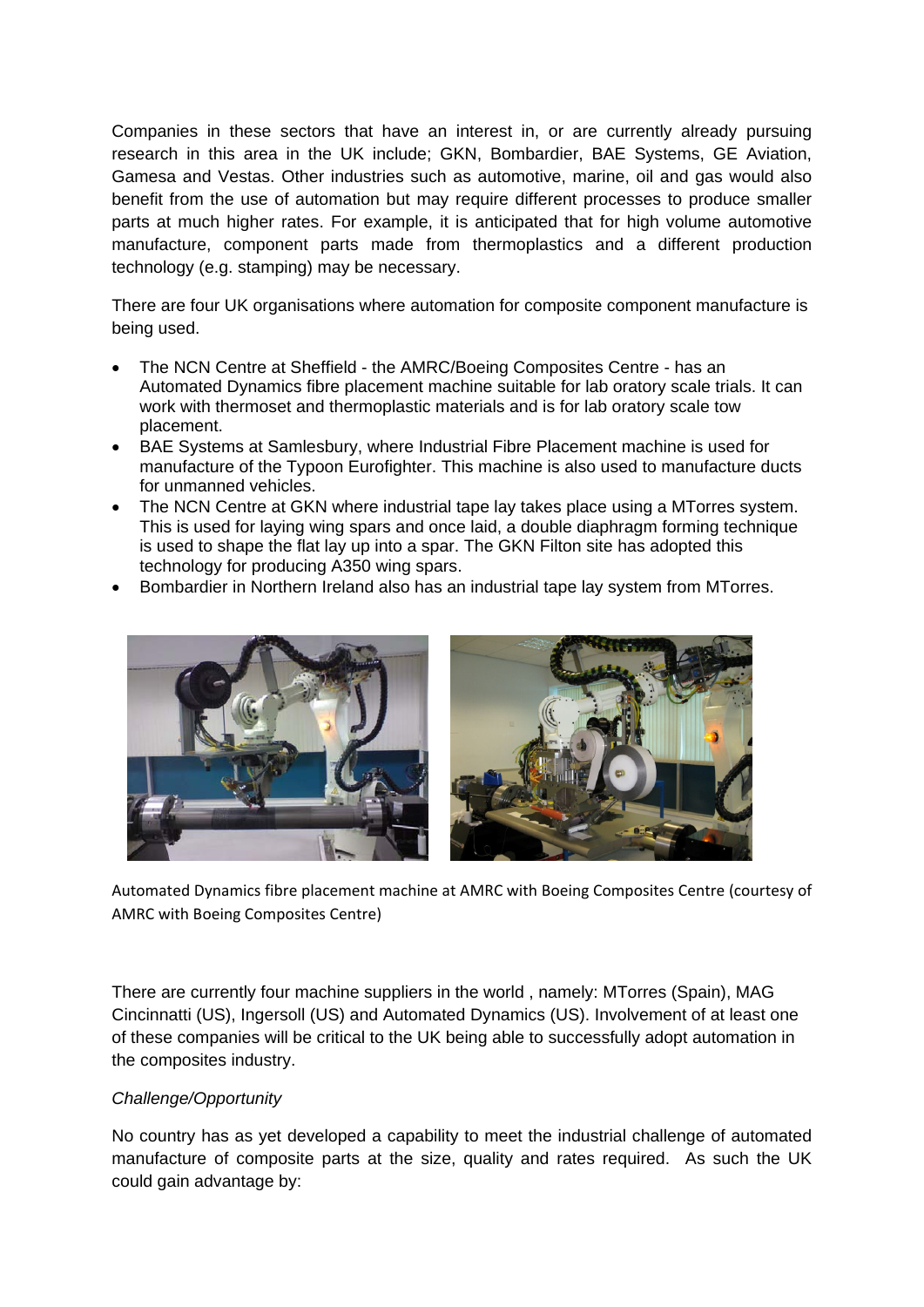• *Capacity – Developing rapid manufacturing***:** Industry would benefit from access to facilities with automated manufacturing equipment that can be used to develop the technology and to produce realistic scaled prototypes. Continued financial support is also required for existing and new research in this area to either develop machinery and/or explore the use of high speed deposition in a commercial environment. These facilities should be available for use across all industry sectors.

# **3.2 Resin Technology Development**

During development of new composite manufacturing technologies, resin technology is a key consideration. Resin properties such as cure cycle, tack, viscosity and toughness must be tailored to suit the new process demands, without compromising on final composite properties.

The UK has a significant advantage over competitive nations in having three major suppliers of composite materials (Hexcel, Cytec and ACG) based in the country, each with R&D facilities. Some out-of-autoclave and rapid curing processes being explored in the UK include infusion techniques, Quickstep, matched metal forming and curing with microwaves. A new generation of resins that can withstand high service temperatures would also be of use to allow a reduced reliance on titanium in the hot zones of composite airframes.



Quickstep facilities at the North West Composites Centre (Courtesy of the NWCC).

# *Challenge/Opportunity:*

Support for research links between resin developers, universities and companies who are developing rapid processing and out-of-autoclave techniques could provide the UK with the opportunity for being early adopters of a successful advance in processing capability. It is, therefore, recommended that:

• *Capacity – rapid manufacturing***:** The proposed National Composites Centre and the Technology Strategy Board Challenge should ensure that the role of the resin developers is considered in any R&D programmes to develop rapid manufacturing technologies.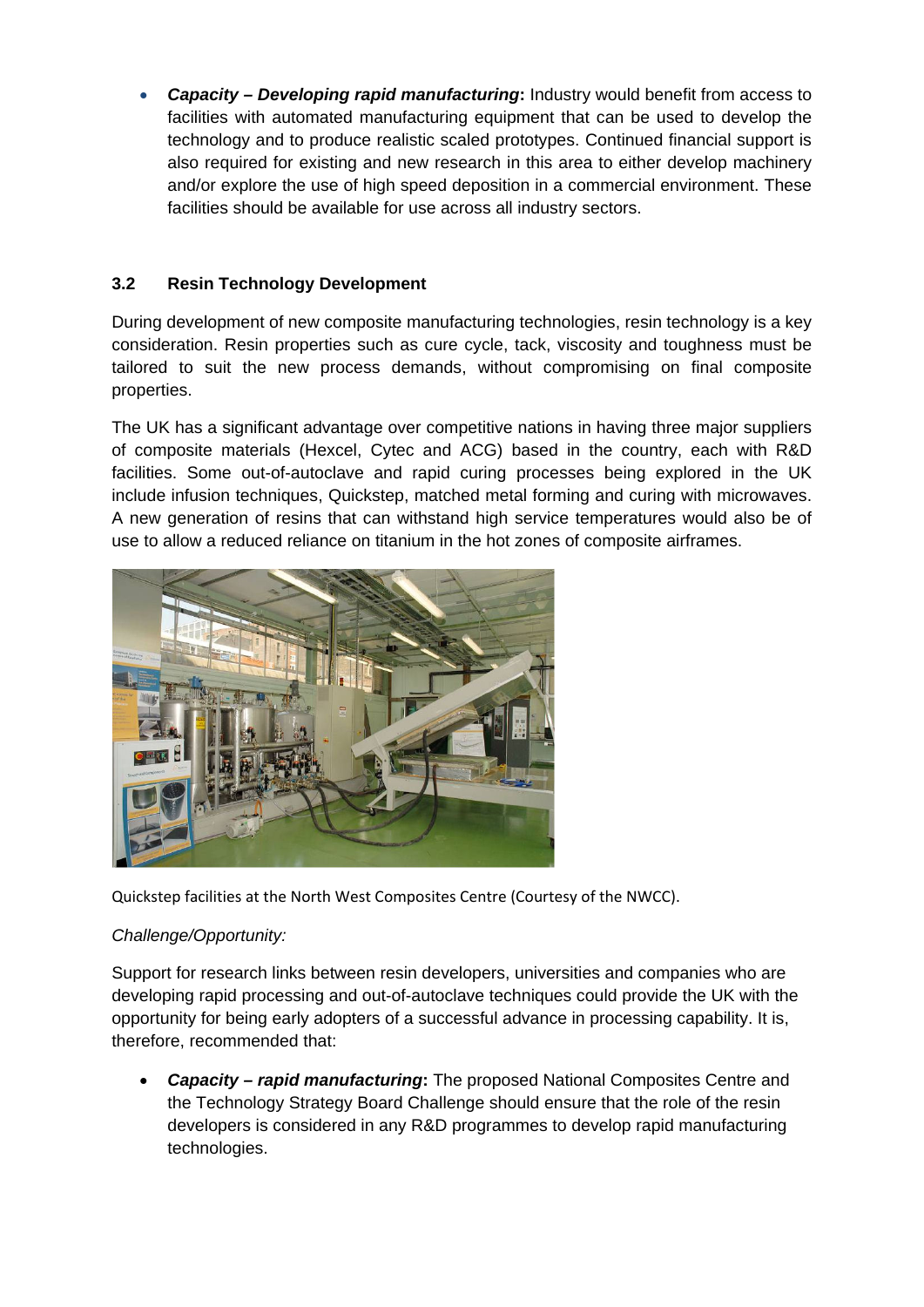# **3.3 Carbon Fibre Production and Research**

The focus of activity is on carbon fibre produced from polyacrylonitrile (PAN) precursor (90% of the commercially marketed carbon fibres) where typically the PAN is oxidised by heating to approximately 300 $\mathrm{^{\circ}C}$  in air, followed by graphitisation at approximately 2000 $\mathrm{^{\circ}C}$  in an inert environment.

Carbon fibre is split by industry into two types:

- Aerospace grade, or small tow, with a tow size between 1,000 (1K) and 12,000 (12K) (where tow is defined as the number of individual fibres in a bundle).
- Industry grade, or large tow, which is generally used in non-aerospace applications. In these sectors, high production speed is the driver and this is facilitated by a high tow count of 24K and above.

Carbon fibre production is a highly concentrated global industry. The top eight producers are listed below and account for more than 90% of carbon fibre production. The top three producers are the Japanese owned Toray, Toho Tenax and Mitsubishi Rayon and they on their own account for 72% of all carbon fibre production (Source: Toray).

- Toray Industries (Japan)
- Toho Tenax (Teijin Limited) (Japan)
- Mitsubishi Rayon Co., Ltd. (Japan)
- Formosa Plastics Corp (Taiwan)
- Hexcel Corporation (US)
- Cytec Industries (US)
- SGL Group (Germany)
- Zoltek Companies (US)

The carbon fibre industry traditionally suffers from supply and demand cycles. Many of the producers only increase capacity when demand has caused the price of carbon fibres to rise to a level deemed sufficient to warrant the investment needed. However, the recent unprecedented growth in demand driven by programmes such as Boeing's 787 and Airbus' A350 and the wind energy sector caused all carbon fibre producers to enter into major expansion programs, reportedly investing \$1.4 billion between 2007 and 2014 to increase capacity by 92% (Source: The Carbon Fibre Industry Worldwide 2008-2014, MTP 2008). Countries such as Russia, India, Korea, and China are also now entering the carbon fibre manufacturing industry.

The UK has one producer of industrial grade PAN **precursor** (Bluestar Fibres in Grimsby) and is a net exporter. 20,000 tonnes of precursor are produced, 3,000 imported and 19,000 are exported. The UK currently has one producer of PAN based **carbon fibre** (SGL in Muir of Ord, Scotland), which accounts for the consumption of precursor in the UK, although it should be noted that Bluestar are currently commissioning a carbon fibre production plant on the Humber bank. SGL has traditionally focused on large tow products and the Bluestar output will also be industrial grade, produced using their own precursor.

Several of the other major carbon fibre producers have a presence in the UK (e.g. Hexcel, Cytec, Toray), but this does not currently include precursor or carbon fibre R&D or production.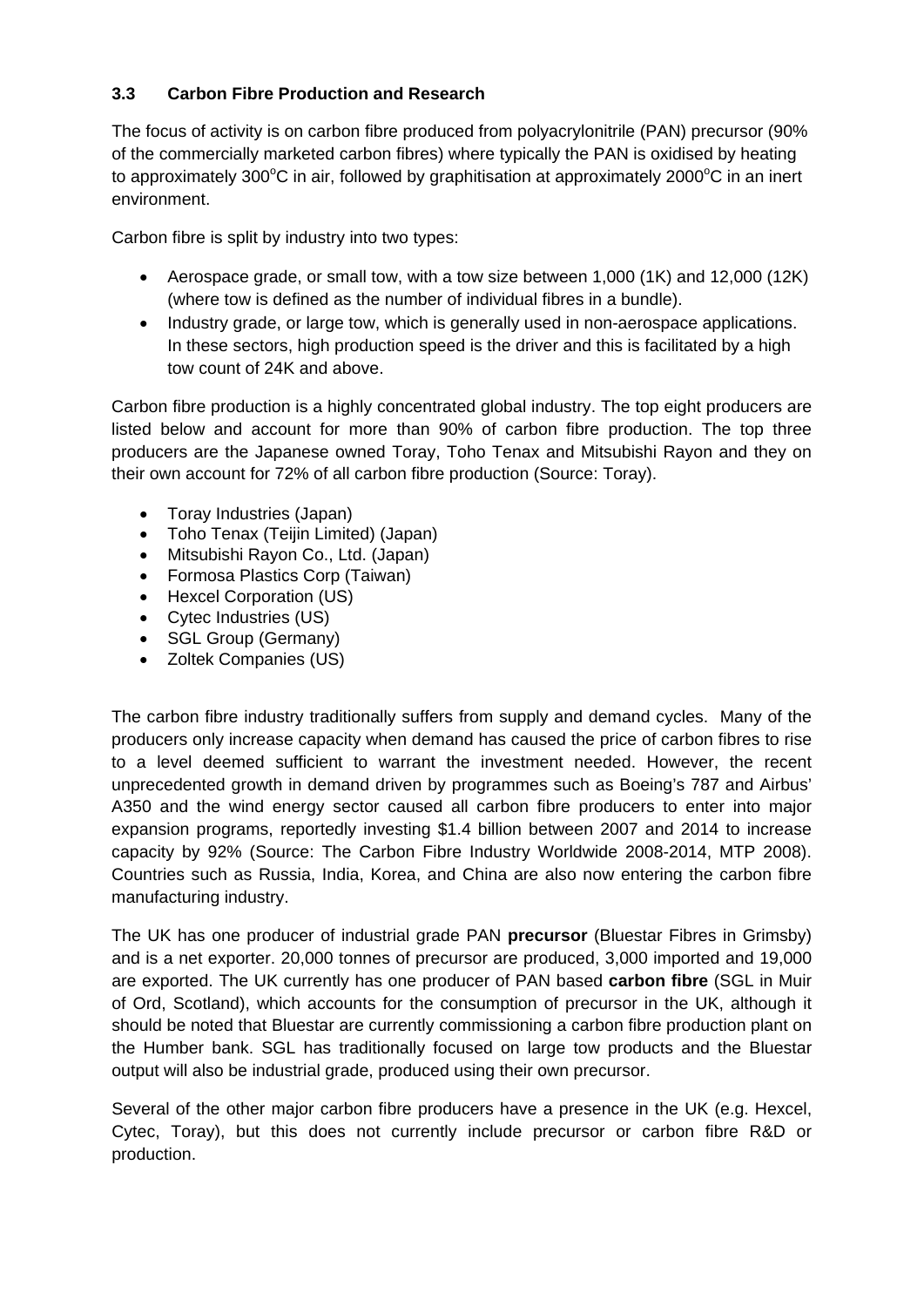Despite having been a leader in most of the early break-through research in high performance structural fibres, the UK has effectively abdicated from research in this area. This means that the UK is no longer in a position to influence the next generation of products through improvement in properties of existing fibres or even development of entirely new, replacements for existing fibres. It therefore also means that the UK will not be at the front of the queue offering new products based on these new breakthroughs to solve the challenges faced by industry sectors such as aerospace and wind energy.

Having a R&D capability in either precursor or carbon fibre production associated with a production facility in the UK would have significant benefits to both the company involved and the UK's composite industry. The UK is renowned for its R&D and innovation culture, both within academia and in collaborative ventures with industry. The interaction between the fibre/precursor R&D facility and the UK composites community could lead to rapid development and commercialisation of new materials developments. This would be particularly beneficial to both the UK aerospace and wind energy sector where the step changes required in materials and processing technologies mean that designers would significantly benefit from direct interaction with the engineers at the forefront of developments.

#### *Challenge:*

If the UK is to retain a manufacturing capability that is competitive within the global value chain, it has to ensure that it is continuously operating at the forefront of materials and processing technologies. It is recommended that:

• *Capability – supply chain:* The gathering of information on the UK's composite supply chain should include evidence to support or disprove the requirement for R&D or production of carbon fibre and/or its precursor in the UK.

#### **3.4 Textile Preforms**

Textile technology for composites may be split into two categories; 2D and 3D products. The composites industry currently uses textile materials in large volumes as 2D fabric forms, either in dry fibre form, or impregnated with resin as prepregs. All structural fibres, principally glass, carbon and aramid, are available in this way and fabric forms constitute a large percentage of the total fibres used by the composite industry.

Woven fabrics (C and D in picture below) are the most conventional product form available with multiaxial non crimp fabrics (B in picture below) now emerging as a major alternative, especially for high performance structures.

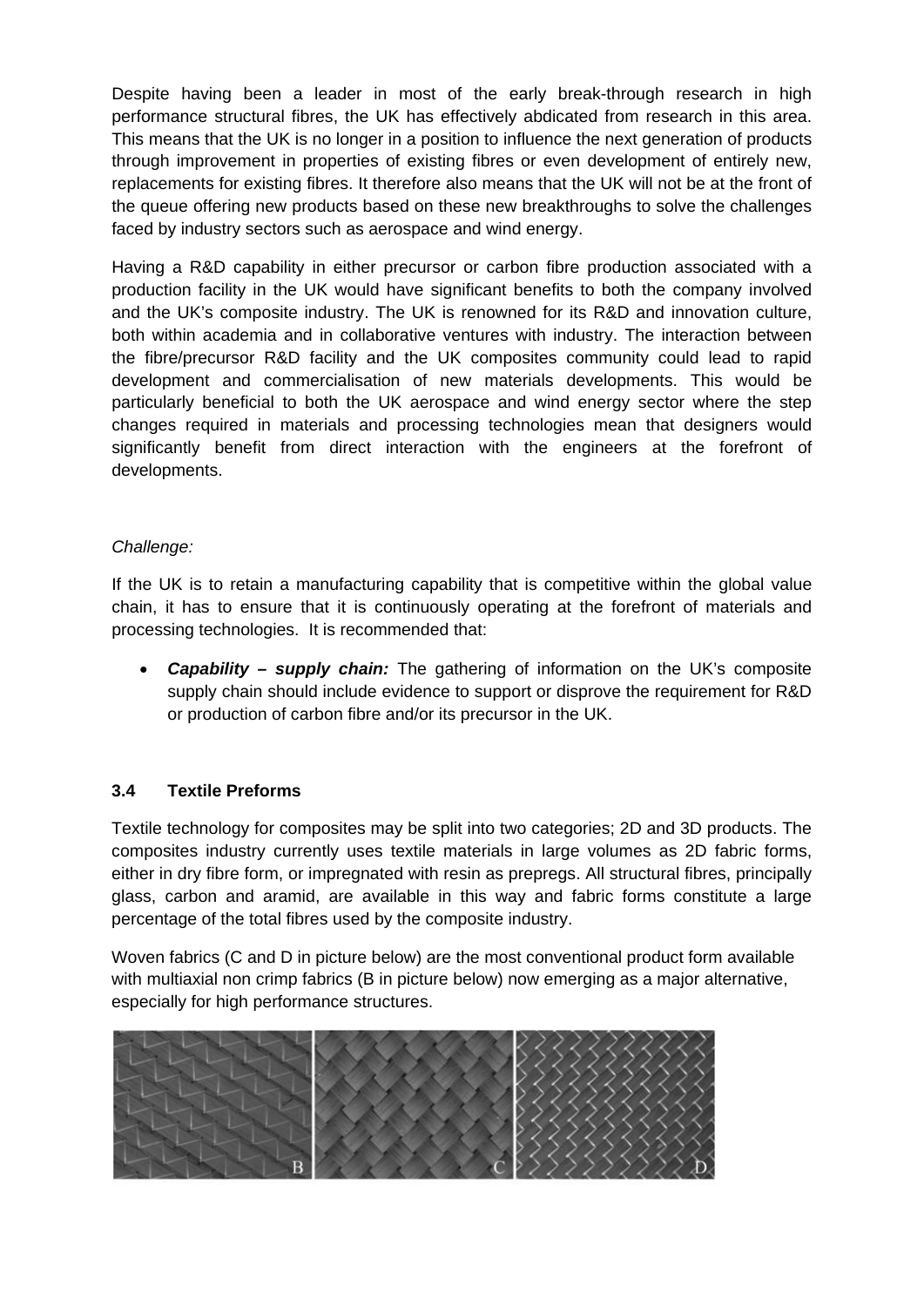Large companies such as Owens Corning Vetrotex and PPG have bases in the UK, while PD Interglas, and many other specialist textile producers will generate woven glass products. The weaving of carbon fibre is usually undertaken by specialty companies who provide additional added value by being prepared to produce specialist custom materials, often weaving hybrid fabrics (multiple fibre types) and unusual fabric weights, or constructions. UK companies such as Fothergill Engineered Fabrics, Carr Reinforcements, Flemings, Sigmatex, and Formax are world class in this area. Formax and Sigmatex produce multiaxial non-crimp fabrics as does the Andover base of Owens Corning Vetrotex.

The UK does not have any technical advantage over its rivals in the 2D field. UK companies are certainly of world class stature and there is a benefit in the smaller and more specialised weavers and fabric producers being close to their end-user markets. It is likely that future generations of structural fabrics will begin to incorporate additional features including specialist fibres for sensing, enhanced damage tolerance and lightning strike protection. Retaining such a manufacturing capability within the UK is essential if the UK design base is to take full advantage of such innovations.

Looking at 3D technology, this is now being used to an increasing extent to produce more complex preforms for the manufacture of 3D parts. This can be achieved in two ways. In one route, 2D fabrics form the basis for the formation of a 3D shape by stitching or pinning fabrics together in the third dimension. The second route is based around the direct production of textiles that can adopt a 3D shape and this largely implies some form of 3D construction within the textile itself. Examples of this are given below.



The UK is currently a recognised leader in the development of 3D textile preforming technology within the research environment. There is a strong university sector with the University of Manchester and the University of Ulster possessing capabilities for design and manufacture of 3D textile forms using carbon and glass, and those universities along with Nottingham and Bristol having capabilities in modelling textile performance. Cranfield has developed expertise in automated preforming and z-reinforcement technologies, whereas centres such as Qinetiq have specialist facilities in Robotic stitching and tufting.

The large UK textile industry has declined significantly over recent years, but many of the smaller companies have successfully transferred from conventional textile to technical textiles, resulting in a proliferation of companies with novel technologies and capabilities. Many companies are capable of producing complex 3D woven fabrics and preforms using carbon fibre, notably Sigmatex, but also Carr Reinforcements and J & D Wilkie.

At the present time, the UK does not manufacture the big-ticket textile machinery. However 3D preforms with high performance fibres are best produced on 'bespoke' automated textile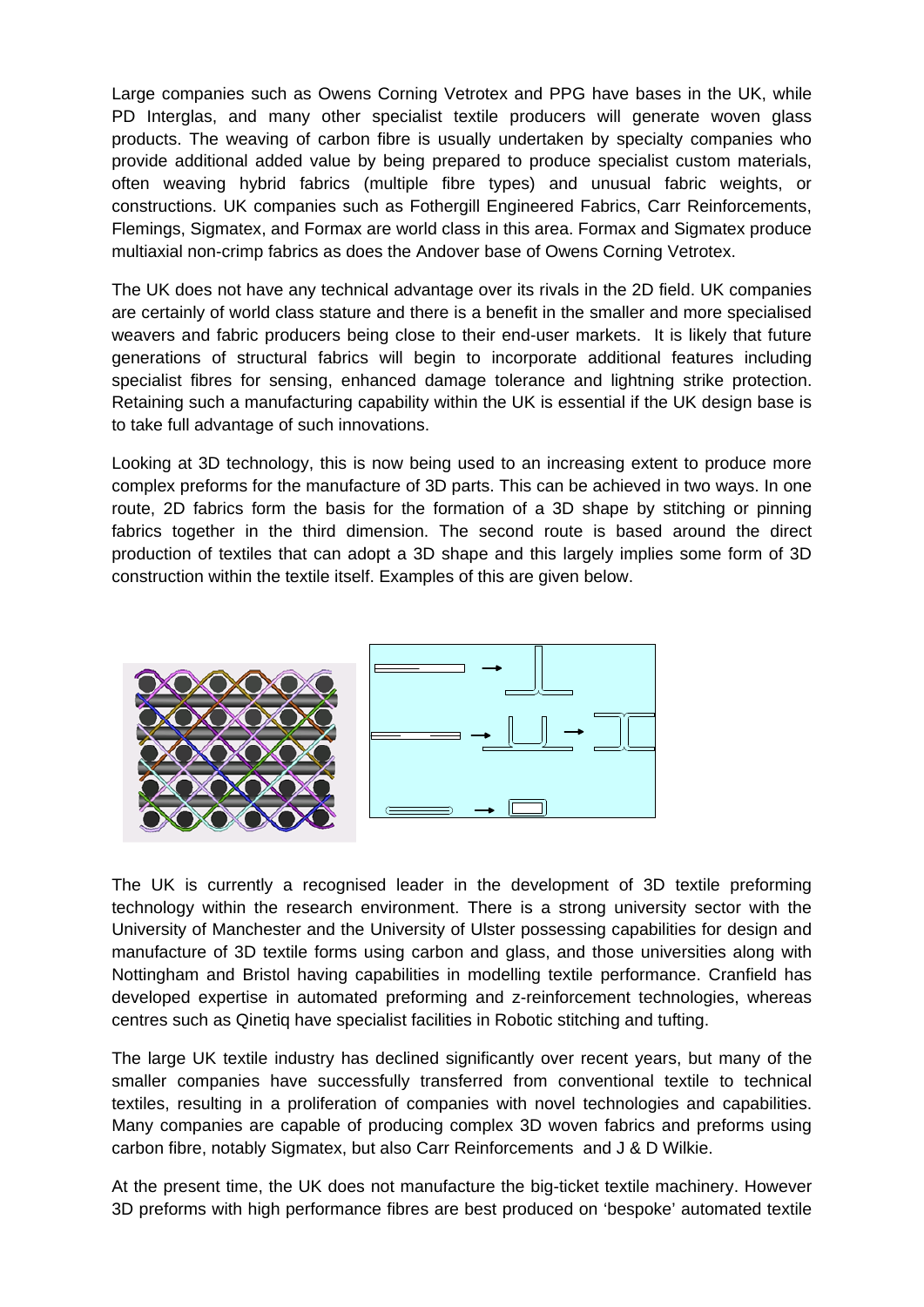machines. For this, expertise in automation, specialist machining, coating, joining capabilities do exist in the UK. The UK therefore should be able to exploit this capability to produce world-class 3D preforming capability (and leap frog continental dominance over textile machinery).

In global terms, the UK is a little behind mainland Europe in developing the technical textile industry for producing composite preforms, In no case, however, has any European country truly established an industrial capacity to manufacture preforms on a large and economic scale. The leading country is the USA where Techniweave (and to some extent Bally Ribbon Mills) has attempted to move to a semi-industrial scale manufacture and has a very broad capability for producing all forms of textile products. However, its products are still considered very expensive due to the low volume of manufacture. 3Tex has also been promoting 3D orthogonal billet-like materials to defence markets.

#### *Challenge/Opportunity*

The UK is in a position to claim a significant proportion of any structural textile preform market that emerges over the next decade in response to the need for rapid manufacturing technologies. However, to do so it must combine nascent composite textile industry and research expertise with companies capable of investing in plant equipment and research necessary to develop and manufacture preforms for industrial applications (e.g. aircraft wings, UAVs and wind turbines). A domestic industrial-scale preform industry capable of operating at a world leading level would provide a very strong incentive for composite manufacturers to retain or even develop composite manufacturing in the UK, supporting the growth of the industry as a whole. To ensure this:

• *Capacity – rapid manufacturing using 3D textiles***:** The proposed National Composites Centre and the Technology Strategy Board Challenge should allow scope for the inclusion of 3D textile collaborative R&D as part of the development of rapid manufacturing technology.

#### **3.5 Functional Composites**

The integration of added-functionality into structural components is well suited to the nature of fibre-reinforced polymer matrix composites and their associated manufacturing processes. Examples of potential products include damage-tolerant, self-diagnostic and self-healing materials and structures, and fully-integrated structural/power generating systems.

The UK has a wealth of research and development in this area. Many of the end users do not advertise their work, but organisations that do include universities such as Bristol and Sheffield who are working on self-healing structures. Damage monitoring systems are being developed by the likes of Insensys, Birmingham University and the Integrated Vehicle Health Management Centre at Cranfield. Morphing structures are also being looked at by Imperial College and Bristol University in collaboration with industrial partners.

Such added-value products offer great opportunities for the UK to exploit its existing strengths in both smart and functional materials and in the design and manufacture of composite components. Interfacial and surface properties embodied within composite materials will be key requirement and to support this, more interdisciplinary work, including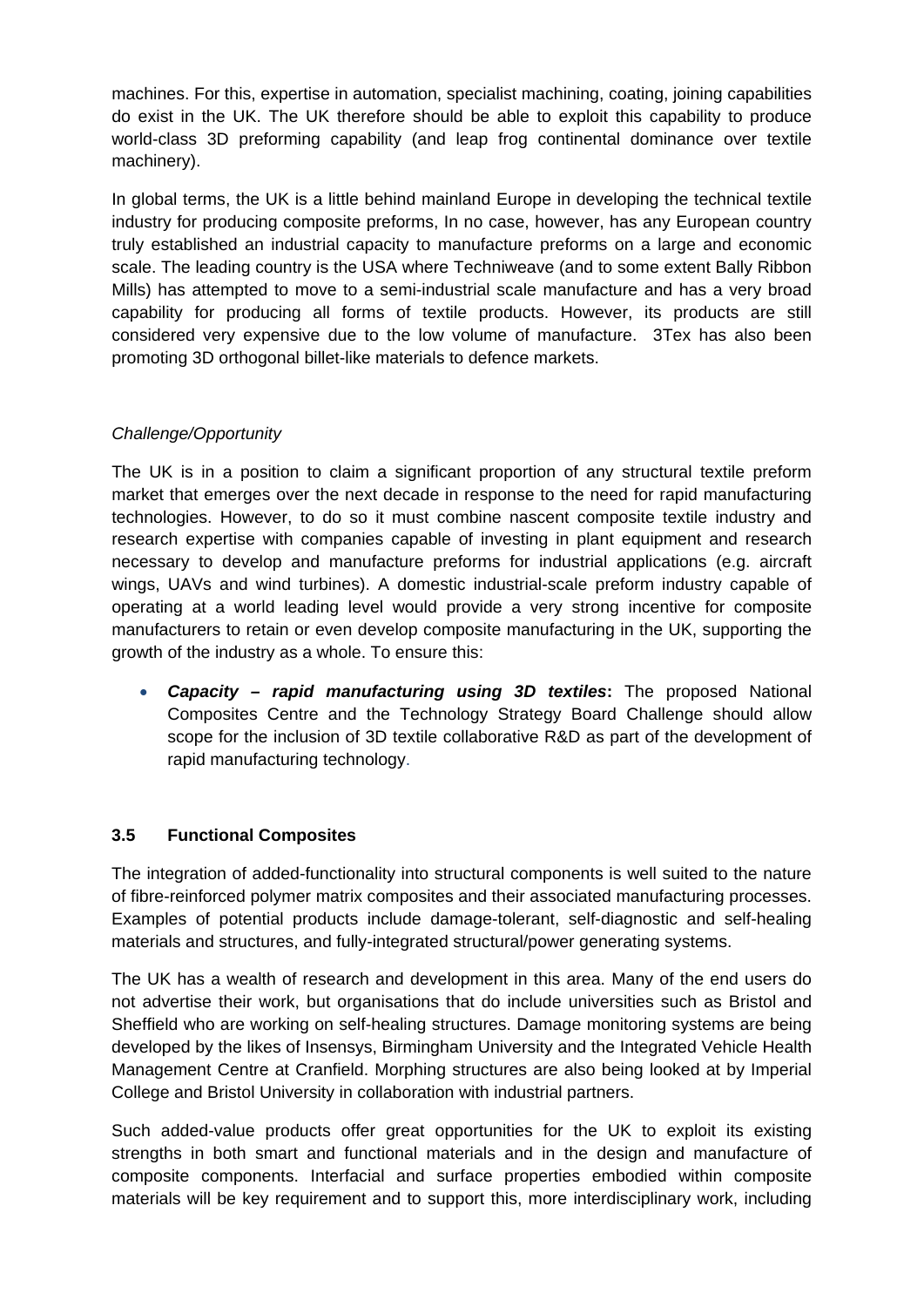multifunctional modelling, is required. Issues concerning the practical integration of functionality into structures, e.g. connectivity, reliability and end-of-life management are also critical to exploitation, especially in high value and safety critical products.



Vessels created within a composites to facilitate self‐curing (Courtesy of the University of Bristol)

#### *Challenge:*

The development of next generation, high value, structural composite products with embodied functionality, should be an integral part of the UK's strategy for composite manufacturing. Emphasis should be on the raising of the Technology Readiness Level of the many potential candidate technologies and system designs, including proof of concept demonstrators to provide increased confidence in the end-user communities. It is, therefore, recommended that:

• *Capacity – rapid manufacturing***:** The proposed National Composites Centre and the Technology Strategy Board Challenge should allow scope for the inclusion of enhanced functionality into the demonstration of rapid manufacture of composite structures.

#### **3.6 Computational modelling/design tools**

The performance of fibre-reinforced polymer matrix composite components can be optimally and flexibly tailored during manufacture, using fibre placement to produce anisotropic structures. Composites also offer the ability to design and manufacture complex shapes as a single part, thus reducing the complexity and number of joints and the need for extensive machining operations; leading to reduced manufacturing costs. However, designers require the right design tools to take full advantage of these opportunities

The UK has a recognised strength in materials modelling generally, but there is a need for improvements and refinements in the design and modelling tools and related skills that are specific to composites.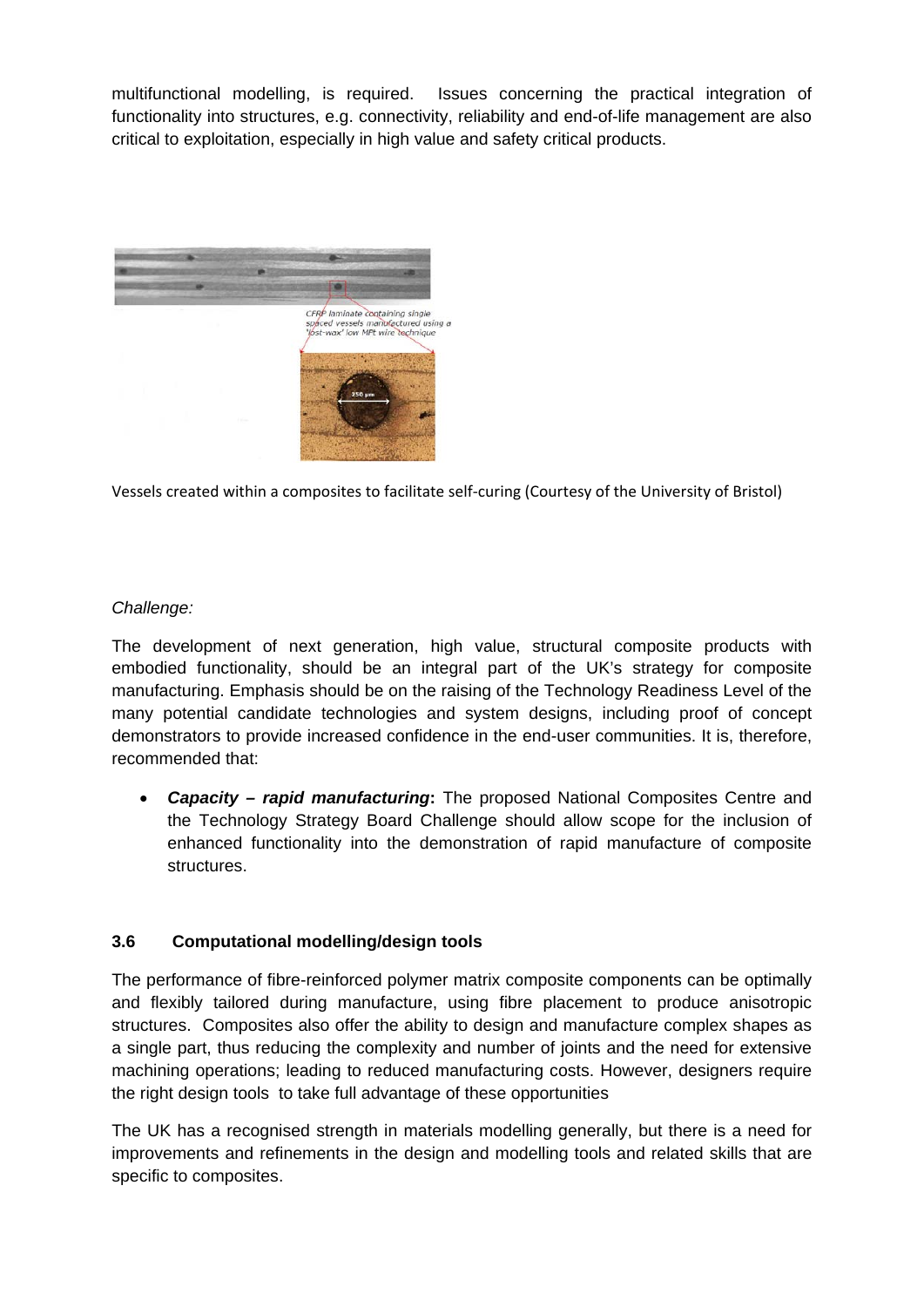# *Challenge*

The creation of improved and industrially-relevant design and modelling tools for composite materials and structures needs to be combined with the understanding of composites behaviour in service through the development of validated property data. To achieve this:

- *Capability skills:* Design and modelling capability for composites should be included in the work to be taken forward by SEMTA and Cogent. This should specifically focus on industry sectors, such as oil and gas
- *Capability awareness***:** the work being done to raise awareness and technology transfer of composites should include the transfer of design know-how into industry sectors where there is a lack of design capability and validated property data
- *Capacity rapid manufacture***:** Design and manufacture should be included as part of the planned improvement in capability in rapid manufacturing. The TSB Challenge should include design and modelling capability and the need to develop relevant test methods and validated property datasets. Research collaboration should facilitate the use of real industry data in design and modelling projects.

# **4. Recycling and Sustainability**

# **4.1 Recycling**

Managing waste in a sustainable way, optimising recycling and re-use, forms a core part of Government policy to protect the environment. The need to work together towards a future much less reliant on sending vast amounts of waste to landfill is clear and of utmost priority for Composites. For example, recyclability has emerged as a limiting factor in the increased adoption of glass fibre based composites by the automotive industry. This is rather unfortunate as composites provide benefits in terms of sustainability and carbon footprint by virtue of lightweighting and energy efficiency and in some instances by their ability to incorporate sustainable natural materials (both as reinforcements and as resin systems). It is, therefore, in the interest of the UK economy to address the recyclability and reusability of issues surrounding composites. The specific issues are different depending on the type of composites being considered and this has a bearing on UK's capability to tackle.

Recycling technology for lower/ moderate performance composites such as glass fibre reinforced polymers is not an area where the UK has any particular technology advantage over its rivals. Innovative ideas have been proposed based on all polymer (thermoplastic) systems for use in automotive applications and there is a general competence in recycling thermosets using various regrind/re-use as filler activities which have been developed in collaboration with universities (e.g. Brunel, Exeter, Nottingham) often with EPSRC or TSB (DTI) support and with industrial participation. However most of these technologies, while technically feasible, are only economically viable if enough recycled materials can be collected at a recycling point. The UK is estimated to produce about 160,000 tonnes for glass fibre composite (GRP) waste each year of which 70% is from end of use and 30% is post production scrap. 98% of this waste currently goes to land fill (figures from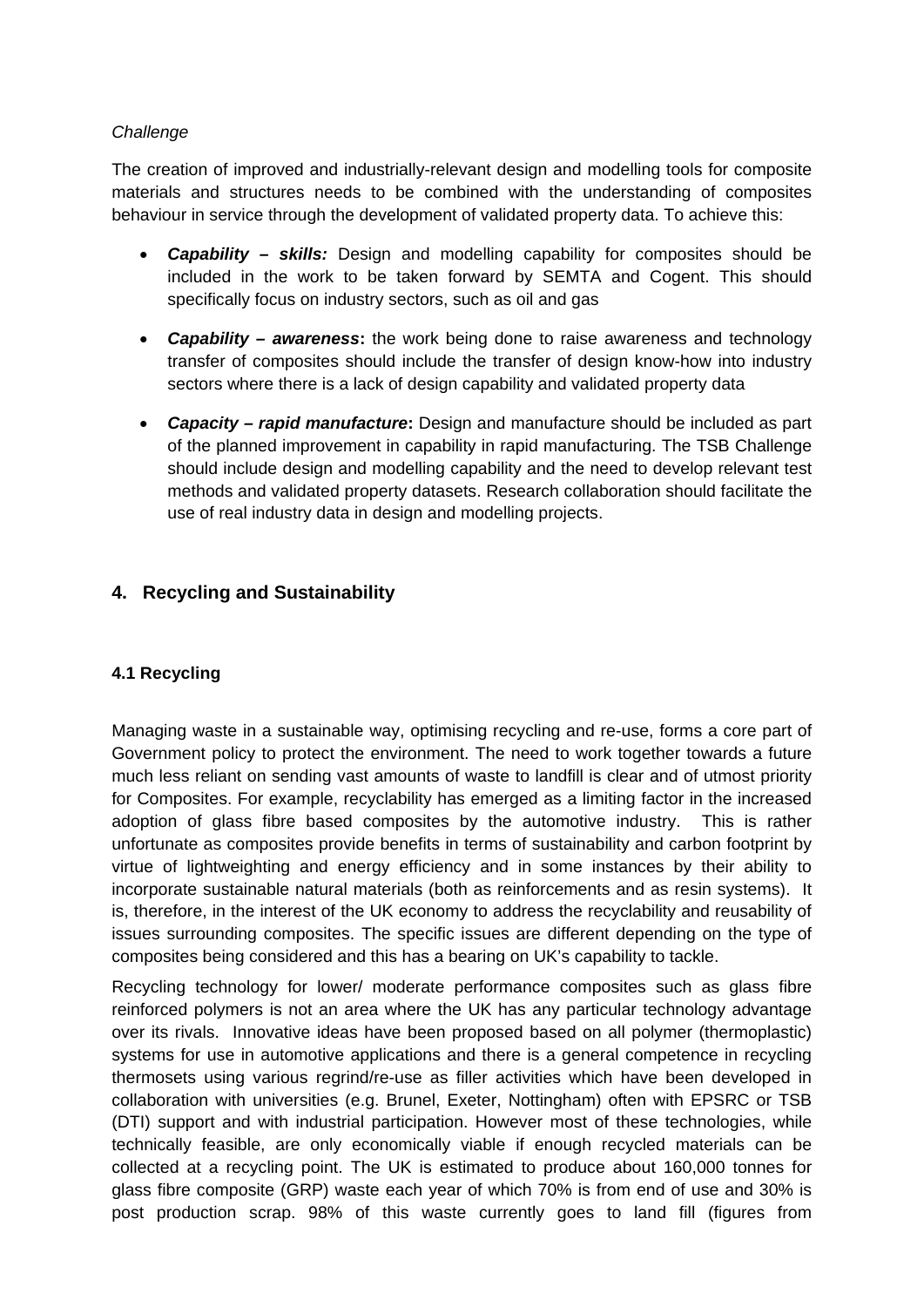NetComposites). UK GRP company Hambleside Danelaw has developed GRP recycling processes for its products but is seeking uses for the recyclate before committing resources to expand this activity. At the present time recycling GRP is not seen as a major business opportunity or limiting factor in the development of other (scrap-producing) industries. It is probable from a make/buy type of analysis that disposal of scrap to a low cost economy for recycling would make more economic sense than developing a capability within the UK. However this situation could change and a strategy should be in place to maintain a capability in the UK, even if this is within research establishments or universities rather than commercial enterprises. If the overall volume of composite used within the UK economy increases or recycling of large single items (e.g. boats) becomes more important, then niche businesses could emerge in targeted UK locations.

# *Recycling of Carbon Fibre Composites*

Recycling of higher value composites based on carbon fibre is subject to a different set of economic drivers. While the volumes of materials are much smaller, the high value of a carbon fibre means that a recycled, often downgraded, carbon fibre can retain sufficient value to make a recovery process economic. Efficient recovery systems that can separate carbon fibres from a polymer matrix in a scrap part have been developed within the UK which is seen as a world leader in this field. The key university in this area is the University of Nottingham, while the UK industry leader is Recycled Carbon Fibre Ltd, which has already established links with major aerospace concerns such as Boeing and Airbus. The company is actually in business recycling CFRP and has explored a number of additional options for sites in other countries, notably Italy.

It is likely that production volumes of high value composites will remain low in tonnage terms for some time, possibly rising to the level of 100,000 – 200,000 tonnes/annum within 5 years depending on the growth in a number of key sectors. The volume of scrap material, either primary, industrial or post consumer will also rise but will not become significant for many years. In this climate it is conceivable that a company with first mover advantage such as Recycled Carbon Fibre Ltd could establish a dominant position on a global basis.

These examples show that the UK is in a good position to develop and sustain a worldleading position in the recycling of carbon fibre composites. However, progress needs to be maintained as standardisation is already underway within ISO for pulverised CFRP laminate, a very basic recycling route.

# *Challenge/Opportunity*

To ensure that the UK's world-leading position in composites recycling is protected and developed, there must be improvements in:

- *Capability recycling methods*Continued investment in improved and more cost effective recycling methods at demonstration scale (e.g. the use of microwaves to degrade resin systems more rapidly)
- *Capability awareness* Case studies on the applications for recycled fibres to be developed and disseminated widely to support businesses in this sector,
- *Capacity policy interventions* to ensure increased recycling/recovery processes relevant to composite parts. This would include effective collection and separation infrastructure.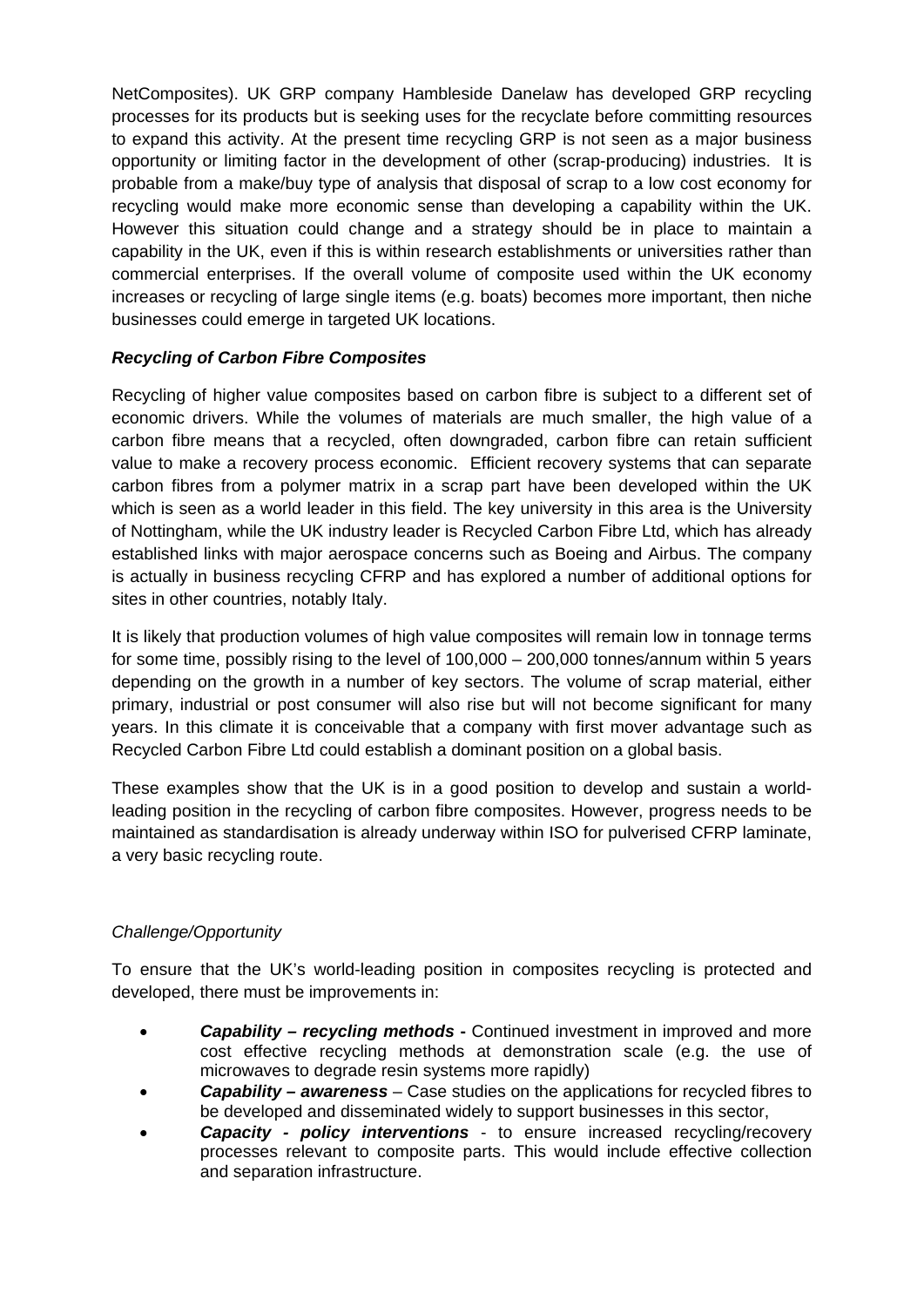#### **4.2 Sustainability**

As we move towards a low carbon economy, it has become critical to consider the whole life impacts of innovative materials, from feedstock and manufacture to end-of life options. While composites in general possess many attributes that contribute favourably to a low carbon agenda, through the reduction of energy consumption in transport due to light weighting and the elimination of electrochemical corrosion, their role in developing sustainable products requires further work. Most resin systems are currently oil based while both carbon and glass fibres are produced using energy intensive processes.

Composites which include naturally derived fibres such as jute, hemp, ramie and sisal could provide sustainability benefits as well as meeting technical requirements for strength and lightweighting. At the end of life, natural fibre composites can be recycled (especially if used with thermoplastic polymers), biodegraded (when used with biodegradable polymers such as PLA), or can be incinerated for energy recovery (unlike glass fibres).

A range of applications exist for natural composites, from small components for consumer and leisure markets to large semi-structural parts in the automotive and construction industries. Hemp fibres have been used for a number of years by BMW, Mercedes, Volvo and many other automotive manufacturers for interior mouldings. Technology demonstrators such as the Lotus Eco Elise have shown that natural fibres can be used successfully in conventional composites processes.



Lotus Eco Elise (photo used with kind permission of Lotus, UK)

Fully bio-based composites, containing natural fibres and bio-based polymer matrices, have been under development for several years. Resins from plant origins are being developed which will lead to the development of completely renewable composite materials. To date, applications of fully bio-based composites have mainly been limited to niche products and concept projects, such as designer furniture, sculptures and racing cars.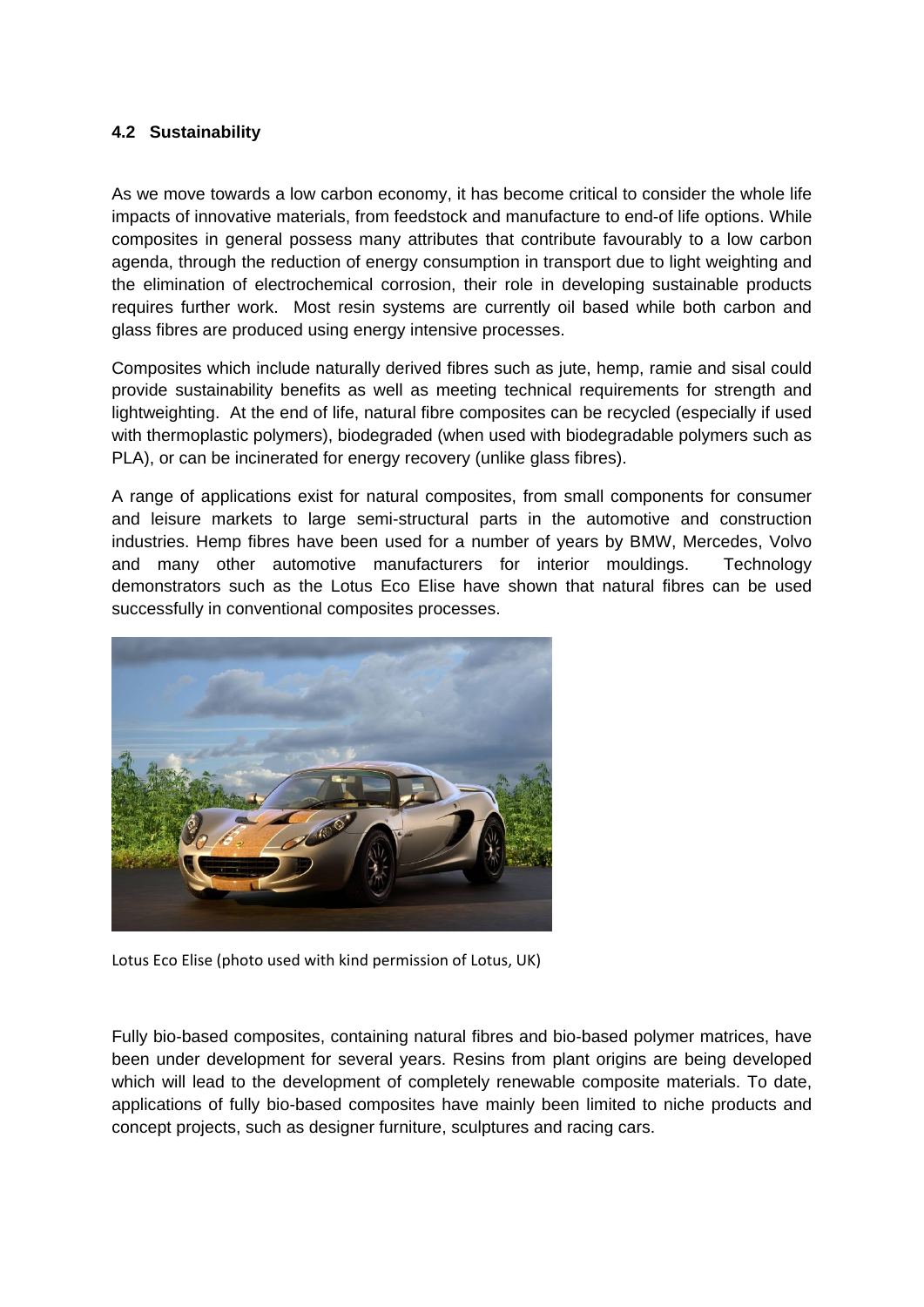# *Challenge*

For structural applications long-term in-service durability is a key property which as yet is not fully understood for natural fibre composites. Key concerns centre on moisture ingress causing possible rotting of the fibres. Fibre treatments to reduce moisture uptake have been the subject of recent research with some notable successes but more research is needed.

It is recommended that the Technology Strategy Board, EPSRC and BBSRC should enable, through respective funding schemes, the acceleration of developments in the following areas:

- *Capability resin development* Development of high performance bio-based polymers is accelerated as resins have higher environmental impacts than fibres
- *Capability fibre development*  Development of aligned, natural fibre fabrics suitable for composite reinforcement will provide significantly enhanced properties and will open the door to a range of structural applications
- *Capability in-service performance* The durability of natural fibres, particularly their resistance to moisture, requires more investigation, e.g. high performance treatments to reduce moisture uptake and resistance to fungal attack
- *Capacity manufacturing processes* Improvements in the large-scale processing characteristics and properties of thermoplastic and thermoset biopolymers will facilitate the cost-effective production of 100% natural, engineering composite materials.

#### **Bio-Composite Developments in the UK – Case Study Examples**

- Cambridge Biopolymers and University of Bangor have developed bio-based themoset resins to manufacture composite materials including construction panels, foundry mouldings and thermal insulation products. In combination with natural fibres, wholly biobased products can be obtained. These high performance bioresins offer the same technical properties as petrochemical resins but with improved sustainability and environmental profiles.
- Ineos and BioComposites Centre have designed and manufactured a new bio-based system to replace dioctyl phthalate as a plasticiser for PVC. The bio-based compound is a drop-in, technical alternative to the petrochemical derived plasticiser, which should have none of the safety issues sometimes associated with phthalate plasticisers.
- Startrite and University of Bath are developing a biocomposite made from natural fibres and natural resins to replace structural steel for use in construction. They are developing a pultrusion technique that gives the biocompoosite the same functionality as steel by aligning the fibres.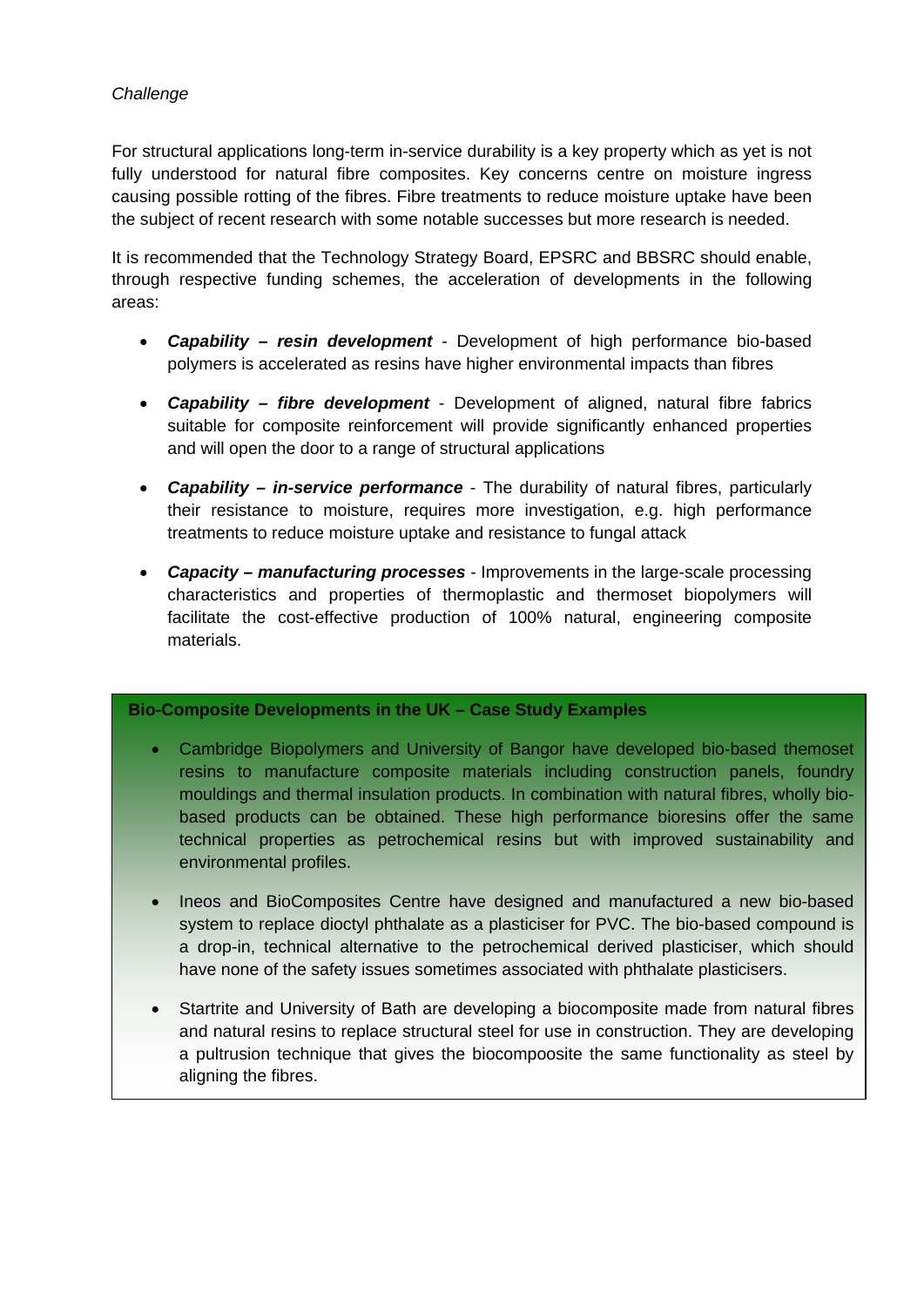# **4.3 Life Cycle Analysis**

Any analysis of the life cycle impacts of products depends to a great extent on the materials used to make them: the way materials affect a product's performance and what happens to the materials when the product is no longer used for its original purpose are critical to a full understanding of its overall sustainability. Materials are chosen for specific products for a variety of reasons such as their appearance, physical properties (weight, strength, malleability) and availability, as well as cost.

#### *Challenge*

Both renewable fibres and bio polymer resins offer real possibilities, but their wide scale application would have implications which need to be fully considered**.** A life cycle-based approach will enable the functional benefits of composites and challenges, such as outset cost, to be considered alongside environmental implications, such as:

- significant environmental or social impacts associated with the extraction, processing, use or disposal of alternative material and
- supplies of feedstock that are nearing environmental limits or are difficult to access or transport

It is recommended that improvements in the following areas are made:

- *Capability knowledge transfer*Industry and academia must work even more closer to develop a greater understanding of the benefits and adverse impacts of advanced composites as a priority.
- *Capability design and modelling* Development of computational modelling tools which are important to assess life cycle impacts of composites.

# **5. Metrology Standards and Certification**

Innovation is easier to implement when an infrastructure of test methods, material specifications and design codes exist. These are often absent at the beginning of any new branch of technology and have to be developed. Their availability will have a marked effect on the ability of designers to innovate in new applications (e.g. pultruded composites in access engineering) or improve existing applications (e.g. dominance of composites in leisure yachts and racquet sports equipment). This infrastructure provides an important capability and "technical language" for the industry, so that designers can more easily move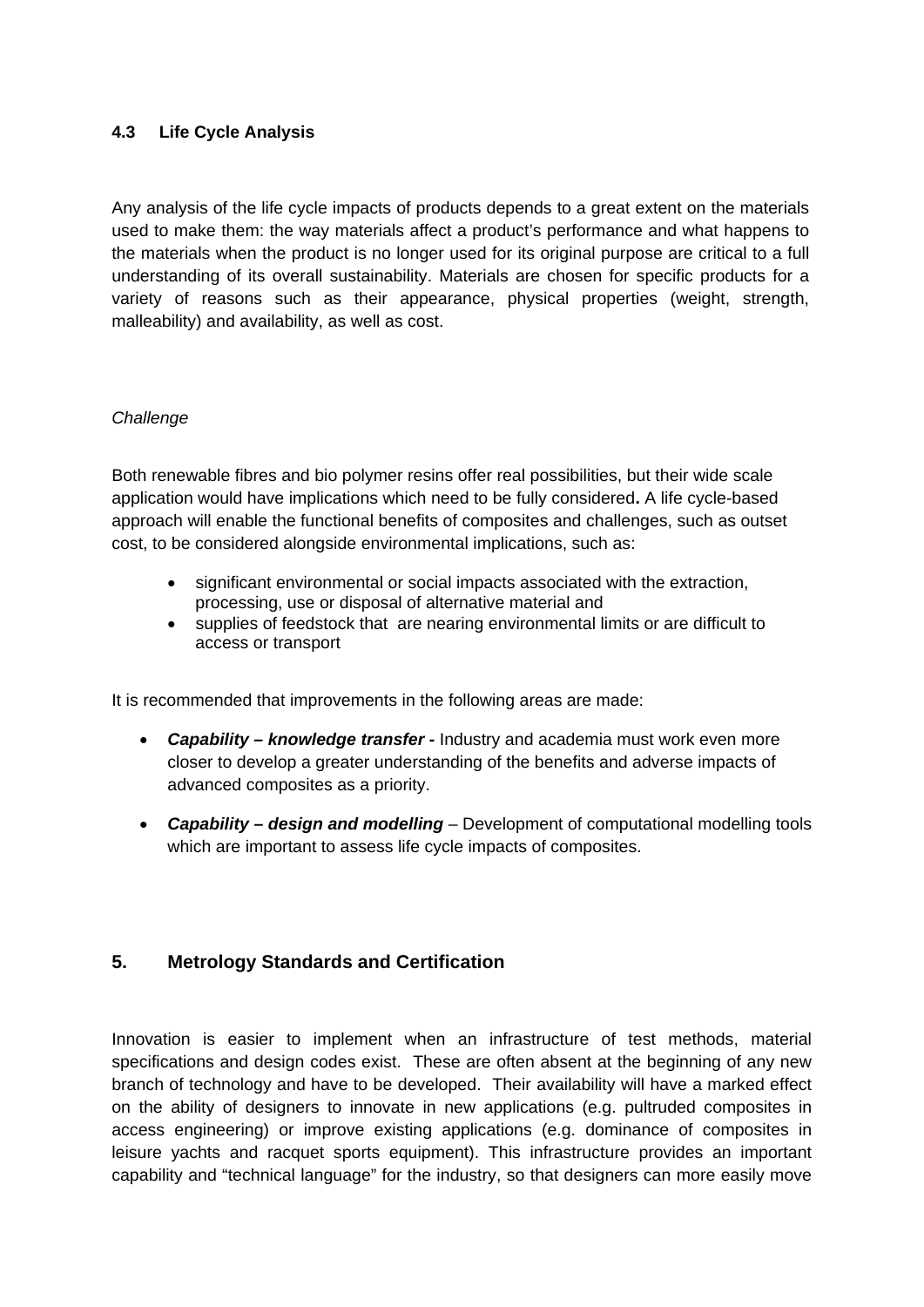from one industry sector to another. In the composites industry the infrastructure is not fully developed or utilised.

The measurement, standardisation and certification issues related to polymer composites are particularly demanding, compared to other competing engineering materials. While test methods and specifications for the constituent materials are well-developed, material specifications and design procedures for the combined materials (composites) are less so.

#### *Challenge*

The two main inter-linked challenges are to:

- Ensure that the full standards infrastructure is available, including specifications and design procedures for composites
- Ensure that designers, regulators, etc. have a high involvement in the development of the infrastructure, high awareness of the its availability; coupled with an appreciation of the underlying material aspects (i.e. should not be treated as a "black box" material).

These should be tackled by:

- *Capability standards, metrology and certification***:** A Leadership Forum should consider establishing a working group in this area, led by the BSI PRI/42 committee and the National Physical Laboratory, together with appropriate industry bodies which will implement a recommended list of actions put forward by the UK authority in this area (NPL)
- *Capability awareness***:** The BSI PRI/42 committee and the National Physical Laboratory should work with the regional centres to ensure that suppliers, designers, regulators and end-users are involved in the development of standards and that dissemination of knowledge of existing standards occurs to suppliers, designers, regulators and end-users
- *Capacity – certification:* The National Composites Certification and Evaluation Facility established at the University of Manchester, as part of the Northwest Composites Centre, should work alongside the new National Composites Centre to assist companies in the certification of new composite products and to develop new certification procedures for emerging composites applications.

# **6. Acknowledgements**

The Inter-agency Composites Group (IACG) gratefully acknowledges the valuable contributions of the individuals who participated in the various Workshops and/or provided information and data to assist with the objective of this report. The group also acknowledge the organisations whose works are featured in this report through imagery or case studies.